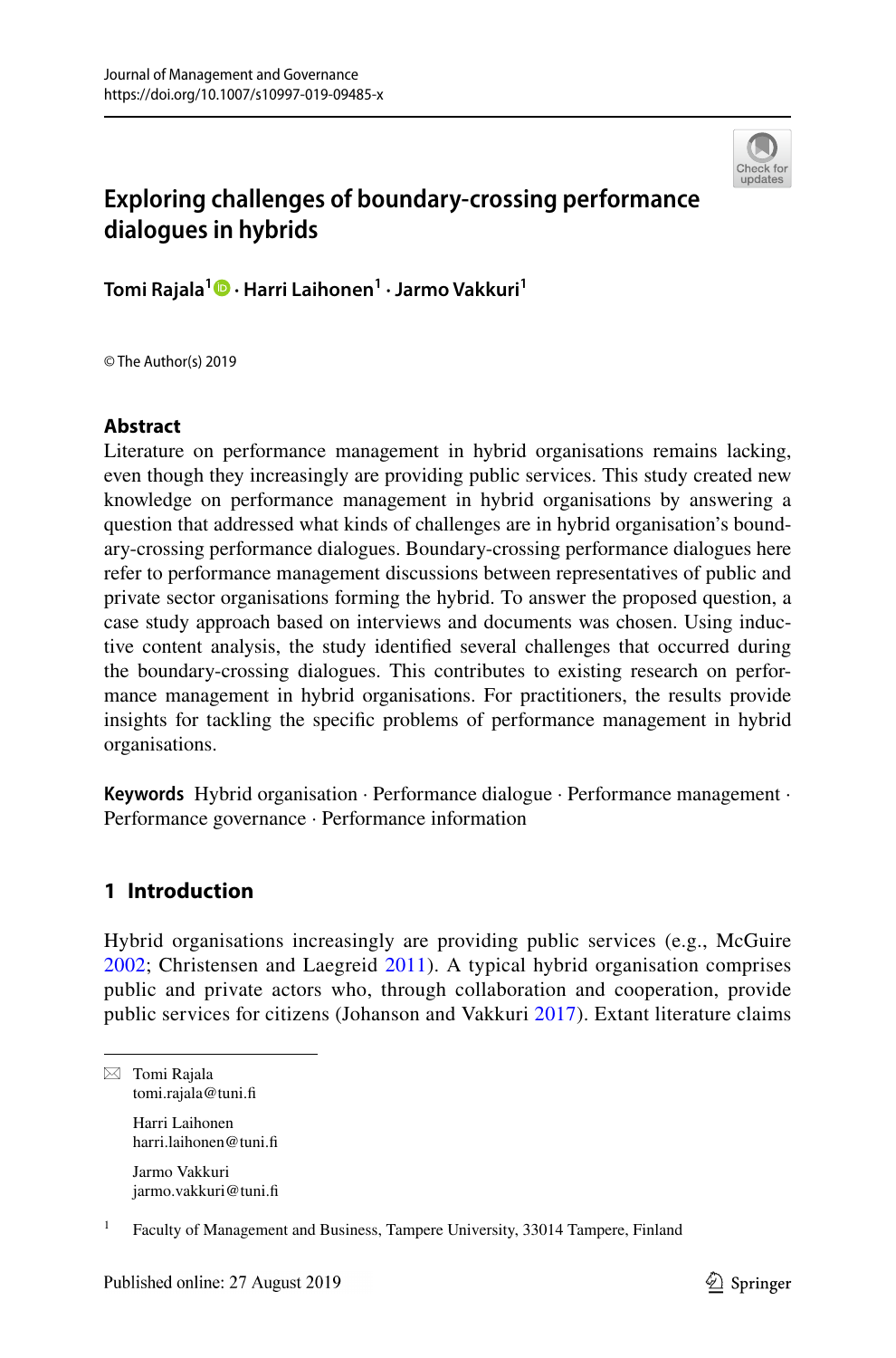that traditional entity-based performance management systems are inadequate in hybrid organisations and, therefore, performance management systems based on inter-organisational collaboration are being adopted by these types of organisations (Agostino and Arnaboldi [2018\)](#page-19-2). Here, *performance management* means a 'continuous process of identifying, measuring and developing the performance of individuals and teams and aligning performance with the strategic goals' (Aguinis [2009](#page-19-3), p. viii). Adopting inter-organisational performance management systems aims to turn performance management into performance governance that operates within and across public, private and third sector interfaces and relies on inter-sectoral co-processes (Bouckaert and Halligan [2008\)](#page-19-4). One way to create inter-organisational collaboration in performance management is to use dialogue that engages all necessary actors in developing an organisation's performance (Agostino and Arnaboldi [2015\)](#page-19-5). In this article, dialogue that addresses performance management tasks is called *performance dialogue.*

More specifcally, performance dialogue is a phenomenon in which 'participants jointly interpret performance information and discuss it while identifying the actions needed to manage the performance according to this information' (Rajala et al. [2018\)](#page-20-1). Performance dialogue utilises the methods of dialogue and concentrates on performance information (e.g., Moynihan [2005](#page-20-2)). Performance information includes data about resources, workload, outputs, processes, out-comes and efficiency (Hatry [2006\)](#page-19-6), and it systematically is collected, produced and shared (Van Dooren et al. [2015\)](#page-20-3). Boundary-crossing performance dialogues here refer to performance management discussions between representatives of public and private sector organisations operating in the hybrid; this defnition of boundary-crossing dialogues was borrowed from the work of Rajala and Laihonen ([2019\)](#page-20-4).

Generally, embedding dialogue in performance management can be benefcial in many ways, as it enables learning and development of organisational practices (Laihonen and Mäntylä [2017\)](#page-19-7). However, performance dialogue simultaneously imposes many challenges on organisations, such as a lack of dialogue skills and motivation to conduct dialogues (Rajala et al. [2018](#page-20-1)). In this research, we were interested in the specific difficulties of hybridity associated with boundary-crossing performance dialogues that occur between representatives of diferent organisations forming the hybrid organisation. Therefore, we asked the following question: What kinds of challenges are in hybrid organisation's boundary-crossing performance dialogues? This research question remains unanswered until now. Although Rajala et al. ([2018\)](#page-20-1) have studied performance dialogue problems in both hybrid and public organisations, they did not identify challenges of hybridity in boundary-crossing performance dialogues within hybrid organisations. To answer our question, we utilised a case study approach and content analysis. By identifying several challenges that occurred in hybrid organisations' boundary-crossing performance dialogues, we contribute to conversations addressing performance dialogue and performance management practices in hybrid organisations (e.g., Hodges [2012](#page-19-8); Rajala et al. [2018\)](#page-20-1). Our results also offer reasons why it is difficult to attain the type of performance governance that is achieved through collaboration between public, private and third sector actors, according to Halligan et al.  $(2012)$  $(2012)$ . We also argue that our results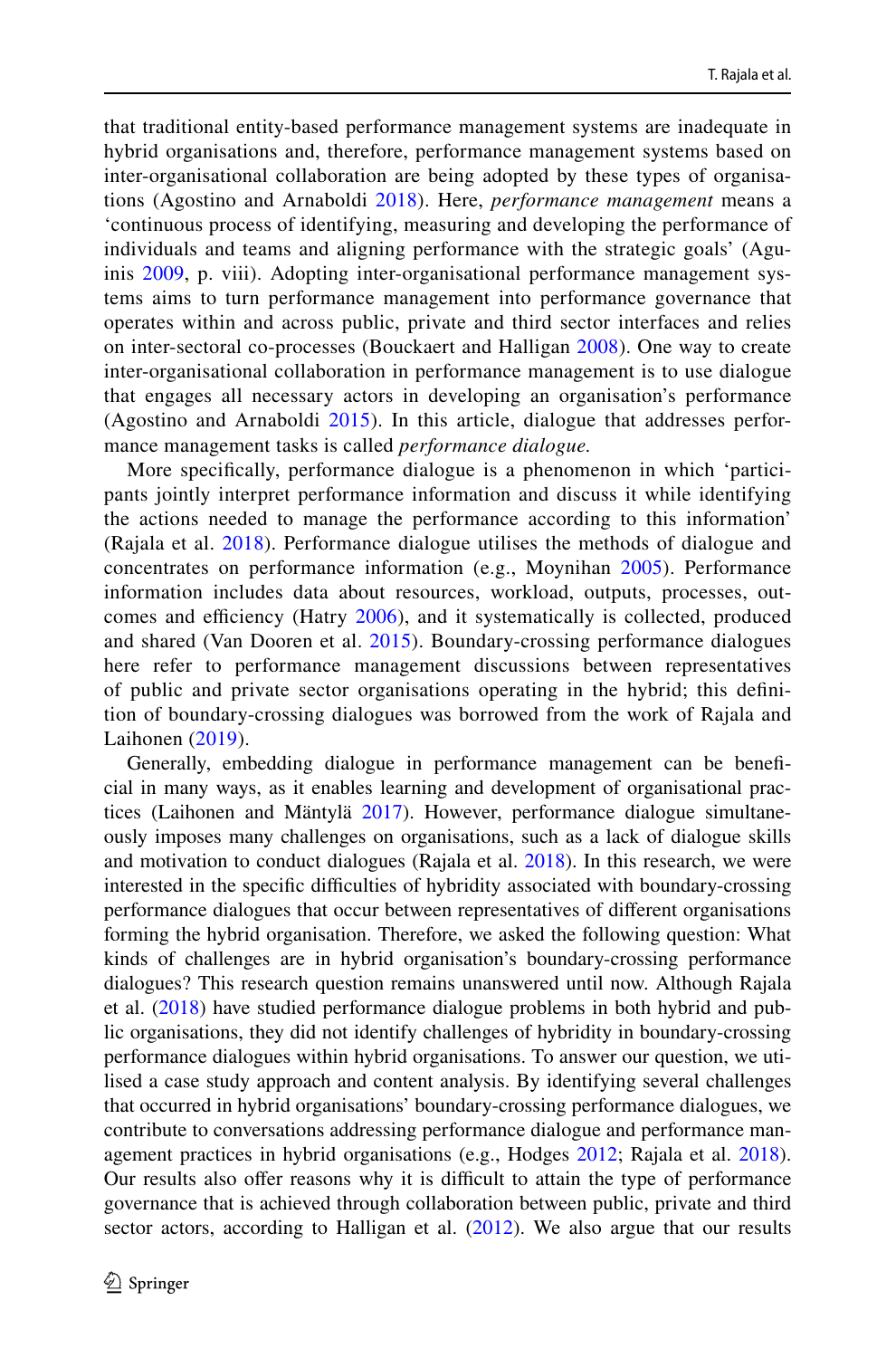provide useful insights into conversations about why performance management does not reach its full potential in hybrid organisations.

The rest of this study is organised as follows. In the next section, we provide more precise conceptual defnition of *hybrid* and we defne performance management in hybrids. In the third section, research methods and context are explained. In the fourth section, we present an analytical framework for the content analysis, while the ffth section shows how this original framework was iterated and developed during the empirical analysis. The ffth section also provides the empirical analysis. In the fnal section, conclusions are presented.

#### **2 What are hybrid organisations?**

Previous research has demonstrated that *hybridity* is not an easy concept to defne (Johanson and Vakkuri [2017](#page-19-1)). Theoretically, hybrids have been considered an entity that one cannot explicitly explain (Ménard [2004\)](#page-20-5). Almost everything can become hybrid, as its conceptualisations are associated with exploring 'impure' forms of social organising (Philoppopoulos-Mihalopoulos [2012\)](#page-20-6). Thus, hybrid forms of organising have been defned in various ways.

Extant literature attaches many characteristics to hybrid organisations. First, hybrid organisations can produce public and private goods (Johanson and Vakkuri [2017](#page-19-1)). Second, mixed ownership in hybrid organisations is common (Hansmann [1996](#page-19-10)). *Mixed ownership* indicates that a hybrid organisation has both public and private sector owners (Thynne [2011\)](#page-20-7). Third, diferent institutional logics, goal congruency and incongruence typically exist in these types of organisations (Johanson and Vakkuri [2017](#page-19-1); Kreps and Benoît [2011](#page-19-11); Reay and Hinings [2009](#page-20-8); Pache and Santos [2013;](#page-20-9) Eprahim et al. [2014](#page-19-12)). Fourth, hybrid organisations obtain funding from a variety of sources (Hodge and Greve [2007](#page-19-13)). Fifth, diferentiated forms of economic and social control are exercised in hybrid organisations (Power [1997;](#page-20-10) Kelly [2005;](#page-19-14) Jordana and Levi-Faur [2004\)](#page-19-15). For purposes of this research, an organisation formed by diferent types of legal organisations is called a *hybrid organisation*, i.e., it comprises public and private or third sector (i.e. voluntary sector) organisations, and these organisations have a common goal that they aim to achieve via collaboration.

#### **3 Performance management in hybrid and non‑hybrid organisations**

The concept of performance management forms from two major aspects: performance measurement and performance information usage that aims to enhance management and other organisational activities (e.g., Aguinis [2009](#page-19-3), p. viii.). In public, private and third sector organisations, performance measures viewed in diferent performance management models can be divided into the same measurement categories: input, process, workload, output, outcome, productivity and cost-efectiveness measures (e.g., Pollitt and Bouckaert [2004](#page-20-11); Micheli and Kennerley [2005](#page-20-12); Thomas et al. [2008;](#page-20-13) Schläfke et al. [2012](#page-20-14); Van Dooren et al. [2015](#page-20-3)). Performance measures that are used to report a hybrid organisation's value to the surrounding community also belong to these seven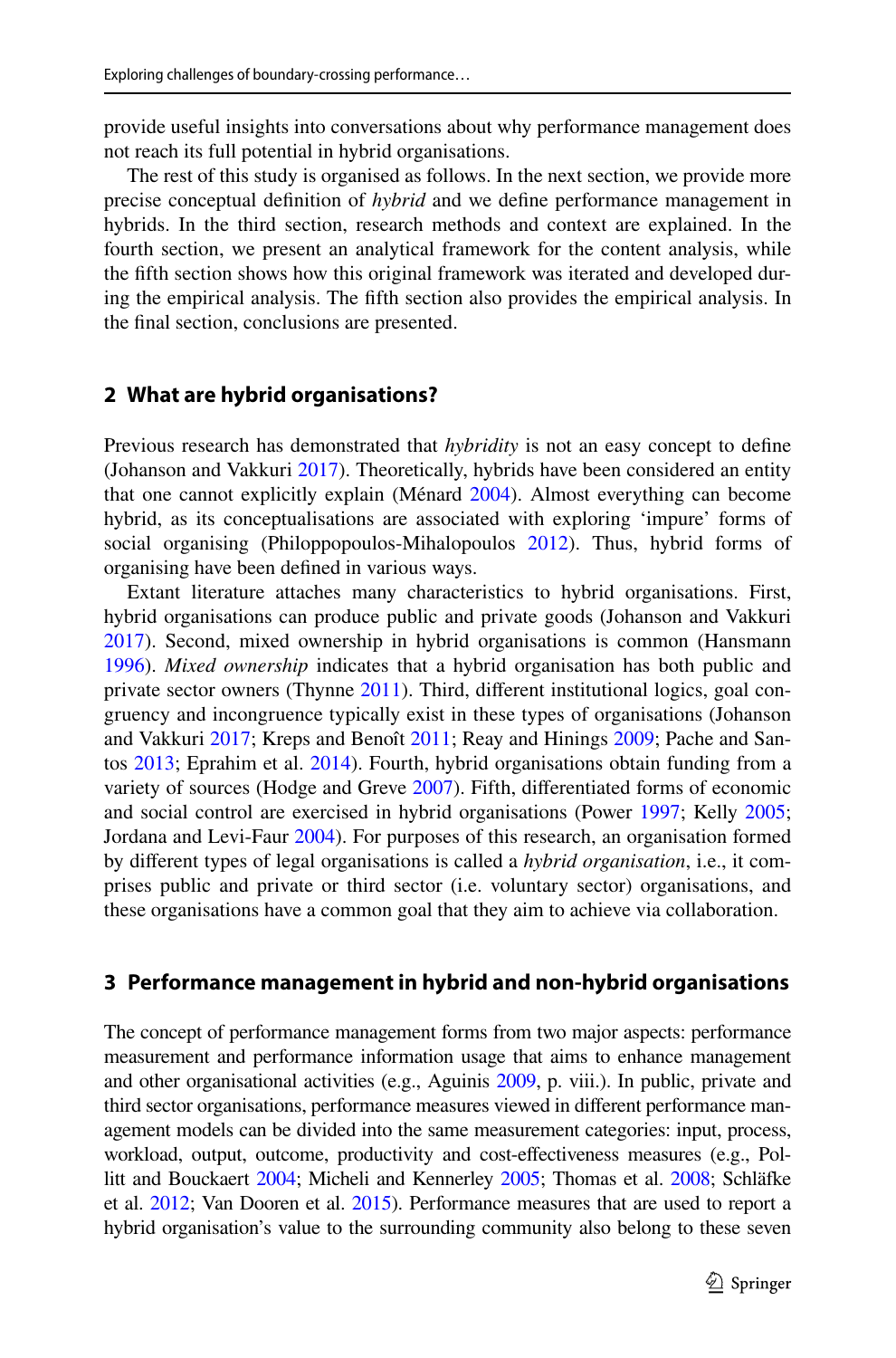performance measurement categories (Liu et al. [2014;](#page-19-16) Vo et al. [2016\)](#page-21-0). The diferences between performance measures used in public, private, third sector and hybrid organisations boil down to the question of what types of measures are used, e.g., output and outcome measures. For example, arrested criminals can be an output measure in the public sector, whereas manufactured cars can be an output measure at a car production plant, part of the private sector.

When considering performance evaluations, public, private, third sector and hybrid organisations are trying to evaluate performance aspects that also can be grouped under the seven aforementioned measurement categories (e.g., Lee and Nowell [2015\)](#page-19-17). Here, the only difference is that performance evaluations are nonroutine events that are designed in a case-by-case manner, whereas performance measurement is a routine event that occurs more or less the same way at diferent time points because the objective is to produce comparable information (McDavid and Hawthorn [2006](#page-20-15)).

The complexity of performance measurement and evaluation difers between the hybrid and non-hybrid organisation types. Performance measurement has been viewed as more complex in the public and third sectors than in the private sector (van Helden and Reichard [2016](#page-20-16)). The fact that no market-price information on several public sector activities exists makes it difficult to evaluate government interventions and public services' impact and attribution (Johanson and Vakkuri [2017\)](#page-19-1). It also has been argued that hybrids, as organisational networks, are more complex to measure than public and third sector organisations, although problems in evaluating and measuring network performance bear a resemblance to complications viewed in the evaluations of public and third sector organisations (Provan and Milward [2001\)](#page-20-17). The private sector networks are also more complex in terms of performance measurement and evaluation compared to a private sector organisation (Kamminga and Van der Meer-Kooistra [2007](#page-19-18)). At the organisational level, the constituents of public, private and third sector organisations have conficting views on what is valuable to the organisation and its actions (Cyert and March [1963;](#page-19-19) Agranoff and McGuire [2001](#page-19-20)). Assessing networks, such as hybrid organisations, involves more constituents, and this complicates the evaluation, as more conficting views on the network's value can exist (Johanson and Vakkuri [2017](#page-19-1)).

Besides the number of constituents, measuring network performance involves more analysis levels because network performance must be considered, and one cannot focus merely on the organisational and community levels, as is the case with private, public and third sector organisations (Provan and Milward [2001\)](#page-20-17). Using performance information for performance management purposes is more complicated as well because developing the performance of individuals and teams and aligning performance with strategic goals involve more actors.

#### **4 Research setting**

This study applies an explorative case study approach (e.g., Yin [2009\)](#page-21-1). We chose this approach because we wanted to focus on one organisation, as this enabled us to use an in-depth exploration and multiple perspectives in describing the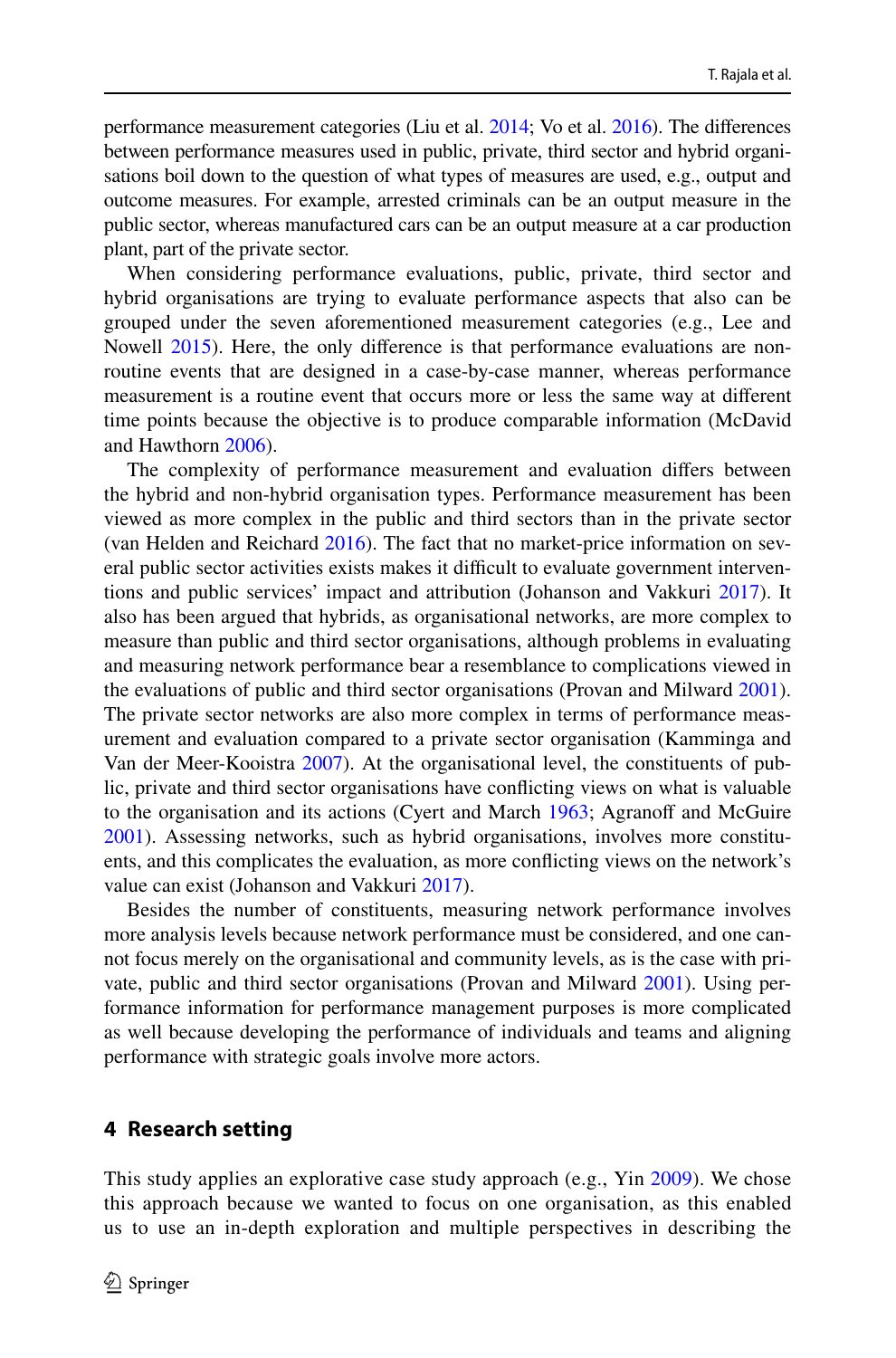chosen hybrid organisation's complexity and uniqueness (e.g., Simons [2009](#page-20-18)). Using more cases would have limited our opportunity to understand the richness related to the challenges of boundary-crossing performance dialogue in hybrid organisations. Thus, the case selection served the theory-building objective that we aimed to reach (e.g., Thomas  $2011$ ). Indeed, the chosen case enabled us to develop the current theory addressing performance dialogue challenges. Overall, our research can be considered an instrumental case study because it provides a general understanding of the challenges present in boundary-crossing dialogues addressing a hybrid organisation's performance. Thus, we aim to understand how things might be in general, not just how things are in the particular organisation that we examined.

The examined hybrid organisation could be defned as the most extreme, as the scope of services provided was diverse and these services were consumed by heterogeneous clientele. In this research, we focussed on the performance dialogues occurring in the steering and coordination groups, which were the hybrid organisation's two main administrative organs. The steering group prepared budget proposals, solved conficts, monitored goal achievement and carried into practice the hybrid organisation's procedures. The coordination group made operational decisions and prepared matters for the steering group and service market manager. These administrative organs involved representatives from all nine service units operating in the hybrid organisation. These service units were as follows:

- 1. A government agency that provides basic social security for residents of Finland.
- 2. A federation of municipalities that produces healthcare services.
- 3. A private company that generates healthcare services.
- 4. A third sector organisation, along with municipal and voluntary workers, that arranges art events.
- 5. A library (a municipal service unit that offers versatile collections and helps information seekers).
- 6. A maternity and child health clinic (a municipal service unit that supplies social and health services).
- 7. A youth service (a municipal service unit that provides low-threshold guidance to youths and young adults ages 16–29).
- 8. A mental health and substance abuse service clinic (a municipal service unit that helps people over age 18 with mental health and substance abuse problems).
- 9. A citizen service (a municipal service unit serving citizens by distributing information, selling tickets, etc.).

The hybrid organisation's main goal was to make it easier for citizens to use public sector services, which was the biggest reason why it was formed. The second objective was to create an innovation platform that would improve public service production. The hybrid organisation aimed to fulfl its goals by combining the ideas of accessibility and customer orientation into a new technology and public space design that supported public service production and use. The hybrid organisation attempted to provide better services to citizens by generating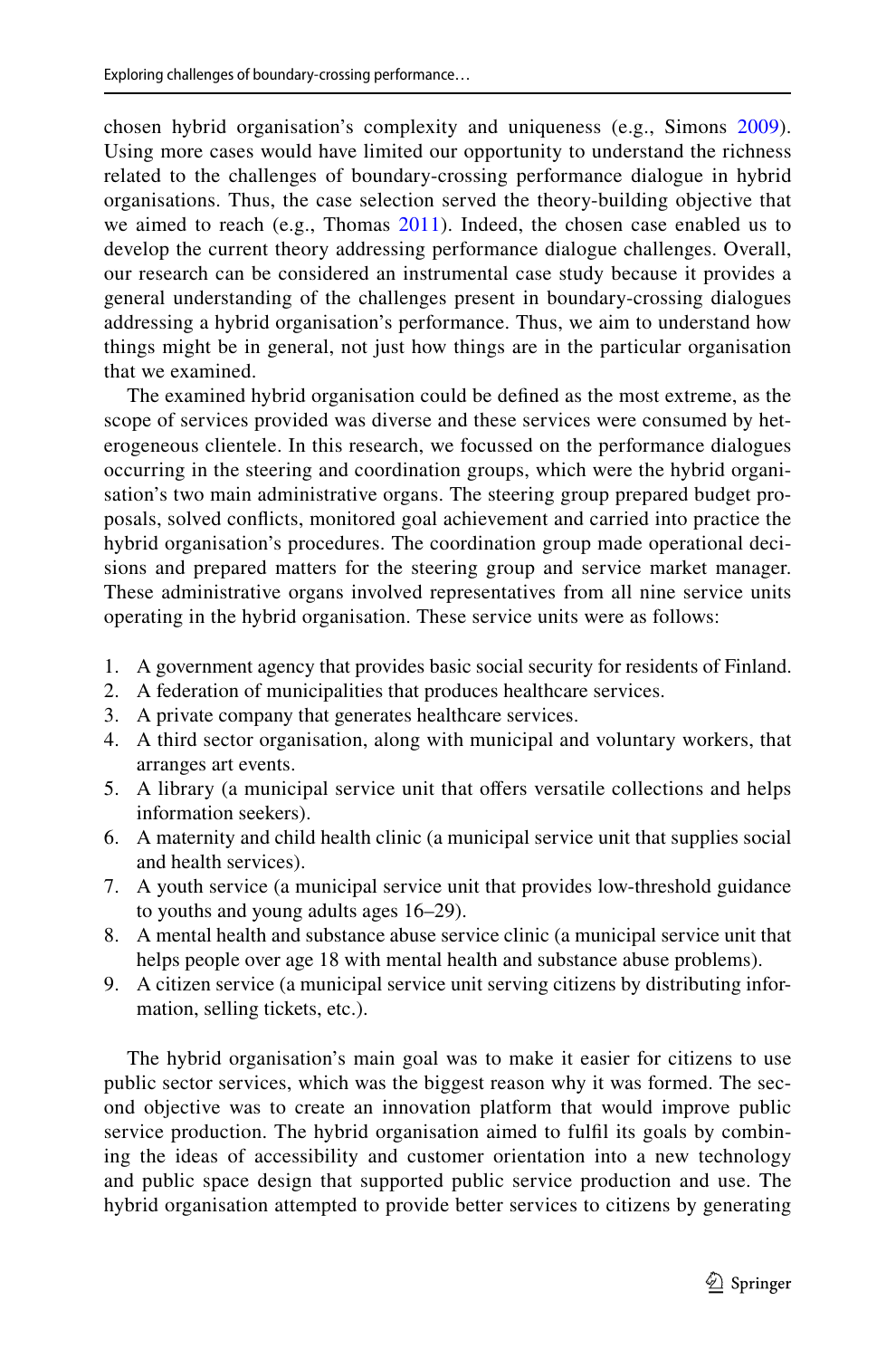collaborations among diferent service units. Indeed, active searching for synergies among diferent units and new ways to collaborate was built into the hybrid's modus operandi. For example, many health-related services were part of the hybrid, and they collaborated to create efective service paths for citizens. Creating efective service paths included joint decisions on diferent service units' tasks in each service path. Other examples of partnerships included collaborations between the library and youth services, joint briefng sessions and other health education events that the library and health service units arranged for citizens. The steering and coordination groups' activities served the hybrid's objectives, and within these groups, the boundary-crossing performance dialogues that we focussed on in this research occurred.

It was typical for the hybrid's personnel to view citizens' needs in a holistic manner, with service paths between diferent service units generated accordingly. Thus, personnel in the hybrid saw the citizen not only as their own customer, but also as other service units' customer in the hybrid. From citizens' perspective, it was convenient that the often-used services were provided in same building, lowering the threshold to use public services, according to reports (Kenno [2017\)](#page-19-21).

Our data collection method mainly entailed expert interviews (e.g., Meuser and Nagel [2009\)](#page-20-20), which provided more room for a more in-depth explorative approach, as follow-up questions can be asked and clarifying statements may be requested. Interviews were carried out between November 2016 and March 2017. The semistructured interviews' objective was to determine managers' perceptions of current challenges in boundary-crossing performance dialogues. The shortest interview lasted about 32 min, while the longest one took 70 min. Generally, most interviews lasted about an hour, but all interviews were conducted face to face, audiotaped and transcribed verbatim. Each of the 11 managers was interviewed only once. Only one researcher was sent to conduct each interview. The interviewees were selected through purposive sampling (Patton [2002](#page-20-21)) and in collaboration with city representatives so that we could locate public managers who participated in the dialogues in which we were interested.

In the hybrid organisation, we interviewed three members from the steering group: the administration and development director, a representative from the library and a representative from a government agency. Then we interviewed fve members of the coordination group (the service market manager and representatives from the maternity and child health clinic, library and mental health and substance abuse service clinic). Finally, we interviewed three people from the city's central administration: the director of human resources, the services development director and the project manager. Anonymity for the interviewees was guaranteed and secured; thus, special attention has been paid to preserving anonymity during the sampling and reporting phase. Other researchers listened to the interviews, and feedback was provided to the interviewer if necessary. No biases arising from the interviewer were noticed in the process, and any feedback related mostly to follow-up questions. To triangulate and cross-check the interviews' fndings, fve documents from the hybrid organisation were analysed (see Table [1](#page-6-0)).

As an analysis method, inductive content analysis was used. At frst, the theoretical framework developed by Rajala et al. [\(2018](#page-20-1)) was adopted and used in the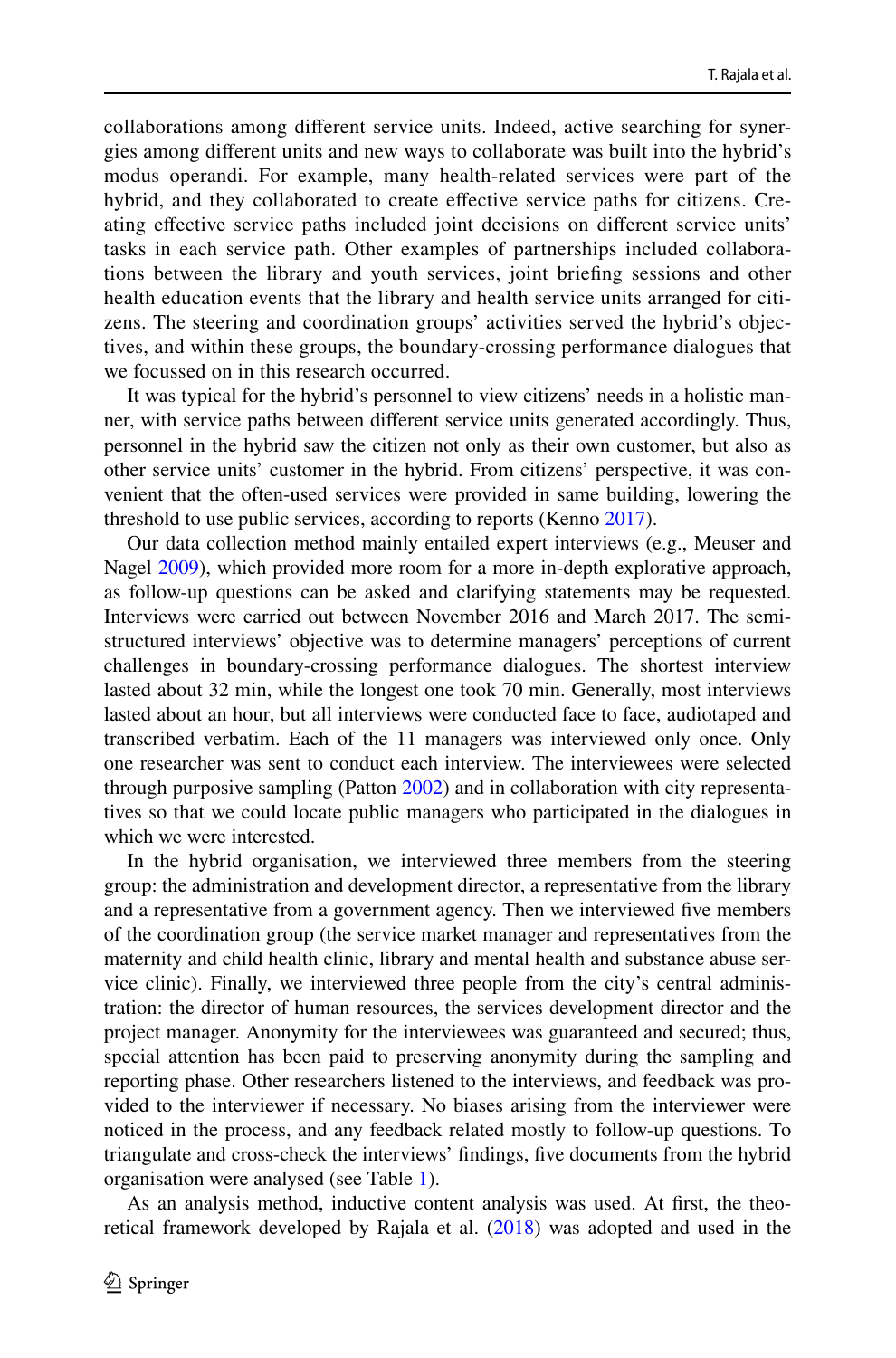empirical analysis. However, during the analysis process that took place after all interviews were conducted, we iterated and corrected this framework after going through 50 of the interview transcripts. This method is known as *inductive category development*, in which new theoretical categories are created from collected empirical data (Mayring [2000\)](#page-20-22). By utilising inductive category development, it was possible to provide more space for interactions between the researchers and research subjects. This space was very useful because our research topic had been unexplored in previous literature, and we did not know exactly what we were looking for when we entered the case organisation. Conducting the study via inductive content analysis gave us the chance to iterate the research setting. Overall, the whole research process can be summarised in 11 steps:

- 1. Review literature on performance management and identify research gap.<br>2. From the literature adopt theoretical categories for the content analysis
- 2. From the literature, adopt theoretical categories for the content analysis.
- 3. Create questions for interviews based on these categories and select semi-structured interviews as the interview type.
- 4. Choose interviewees with the case organisation by using purposive sampling and secure interview permissions.
- 5. Pre-test the interview questions with colleagues and iterate each one of them.
- 6. Send interview questions to the interviewees beforehand and set interview dates.
- 7. Conduct all interviews using the chosen questions and record and transcribe each interview.

| Document                                                                                     | Content                                                                                                                                                                                                                                                                                 |  |
|----------------------------------------------------------------------------------------------|-----------------------------------------------------------------------------------------------------------------------------------------------------------------------------------------------------------------------------------------------------------------------------------------|--|
| A report on an ethnographic study                                                            | This study examined the capabilities and challenges<br>of co-production in the hybrid. A total of 100<br>study subjects participated. The study was based<br>upon interviews and observations, and a private<br>company conducted it. The examined municipality<br>published the report |  |
| Presentation of the management model, governing<br>structures, and joint goals of the hybrid | The document describes actors involved in the<br>governance and management of the hybrid and<br>their tasks. The jointly agreed-upon goals of<br>the organisations forming the hybrid are also<br>presented. This document is an internal document<br>of the municipality               |  |
| The annual budget of the municipality                                                        | This document reveals what the hybrid reported<br>to the external stakeholders in official municipal<br>documents. It reported the number of customers<br>and costs per customer                                                                                                        |  |
| The quarterly report of the municipality                                                     | This document reveals what the hybrid reported<br>to the external stakeholders in official municipal<br>documents. It reported the number of customers<br>and costs per customer                                                                                                        |  |
| A report describing the hybrid as an innovation<br>platform                                  | This 50-page report provided by the municipality<br>describes the hybrid and its functions and prob-<br>lems in detail                                                                                                                                                                  |  |

<span id="page-6-0"></span>**Table 1** The empirical documents used in this study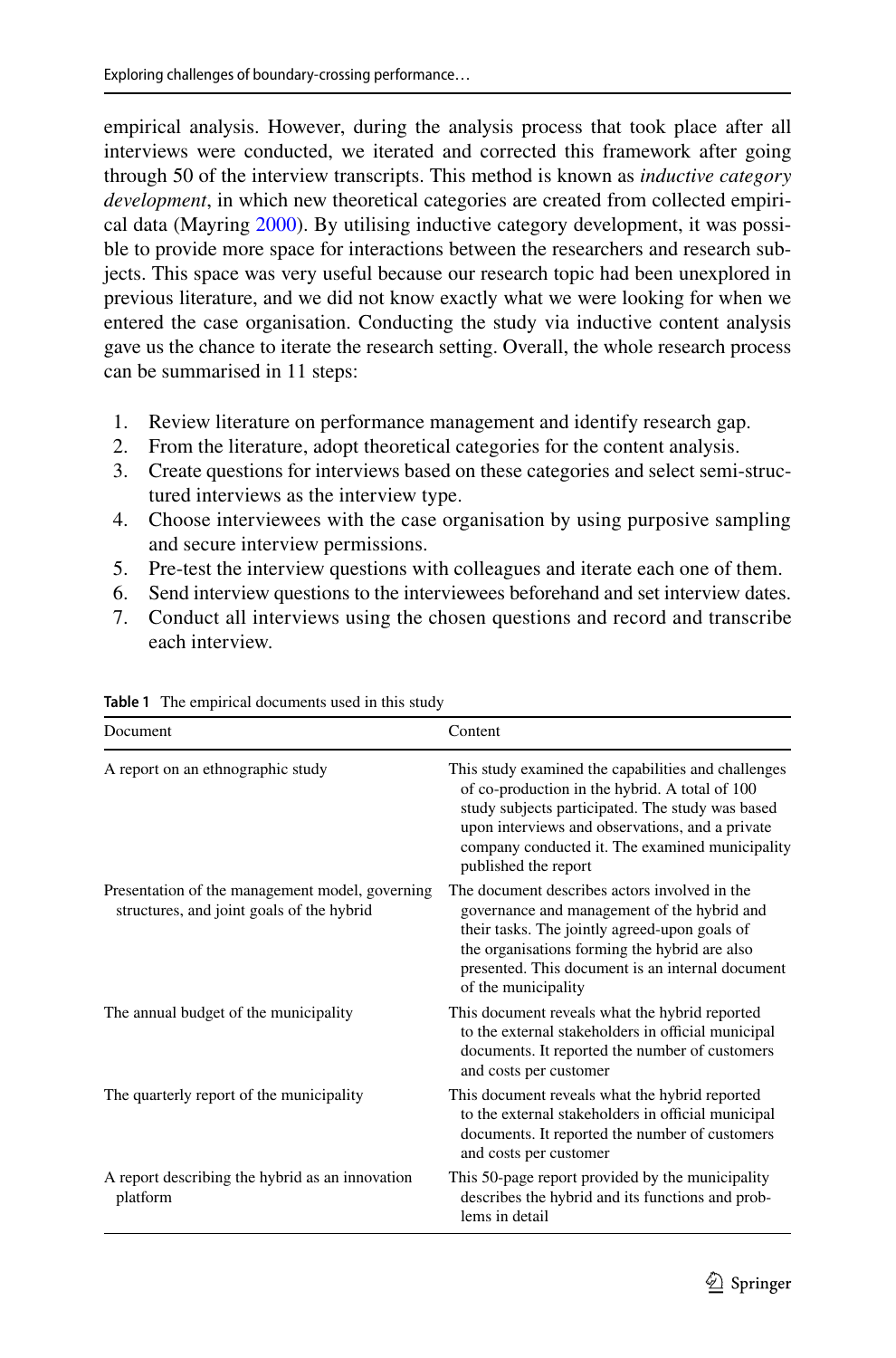- 8. Analyse 50% of the interview transcripts with theoretical categories using the computer program Atlas.ti.
- 9. Develop theoretical categories based on the conducted content analysis.
- 10. Using Atlas.ti, conduct a new content analysis of all interview transcripts and documents with the developed theoretical categories.
- 11. Report the results.

#### **4.1 Analytical framework: known challenges of performance dialogues**

We adopted an analytical framework, presented in Table [2](#page-8-0), for the content analysis. This framework comprises seven challenge categories, listed in Column 1. The categories are based on key concepts, described in Column 2. In Column 3, these categories' precise content in our research setting is explained further with example statements excerpted from the interviews. This framework was presented originally by Rajala et al. [\(2018](#page-20-1)), and it initially was developed from reasons for non-use of performance information. Extant literature used mental models (McGrath [1999\)](#page-20-23), power (Bass and Riggio [2006;](#page-19-22) Verhoest et al. [2004\)](#page-21-2), information (Bouckaert [1993;](#page-19-23) Poister [2003](#page-20-24)), information systems (Abdel-Maksoud et al. [2015\)](#page-19-24), organisational culture (Moynihan [2005\)](#page-20-2) and organisational structure (Goh [2002\)](#page-19-25) to explain non-use of performance information. Because boundary-crossing performance dialogues are based on performance information use, this theoretical framework seems relevant.

### **4.2 Challenges of performance dialogues in hybrid organisations**

As we went through 50 percent of the interview transcripts after all the interviews were conducted, we noticed that the analytical framework was too general. To describe the challenges of boundary-crossing performance dialogues within the hybrid organisation, we further developed the framework by using our empirical data. In our case, increasing the intensions (e.g., Blackburn [2016,](#page-19-26) p. 170, for a definition of *intensions*) of the concepts enabled us to describe the challenges of boundary-crossing performance dialogues that were evident in interviewees' statements. We increased intensions by creating subcategories under those categories presented by Rajala et al. [\(2018](#page-20-1)). Our subcategories had more characteristics than the categories adopted in the previous research. As a result, we were able to report the challenges of boundary-crossing performance dialogues in the chosen hybrid organisation in a more analytical manner. These subcategories are discussed in detail in the following sub-sections.

### **4.3 Mental models, motivation and power**

First, we developed two subcategories for the category of mental model. The frst identifed subcategory was named 'language barriers between member organisations'. This challenge indicated the lack of a common language among representatives of member organisations participating in the boundary-crossing performance dialogues (interviewee 3). A representative from a private company expressed this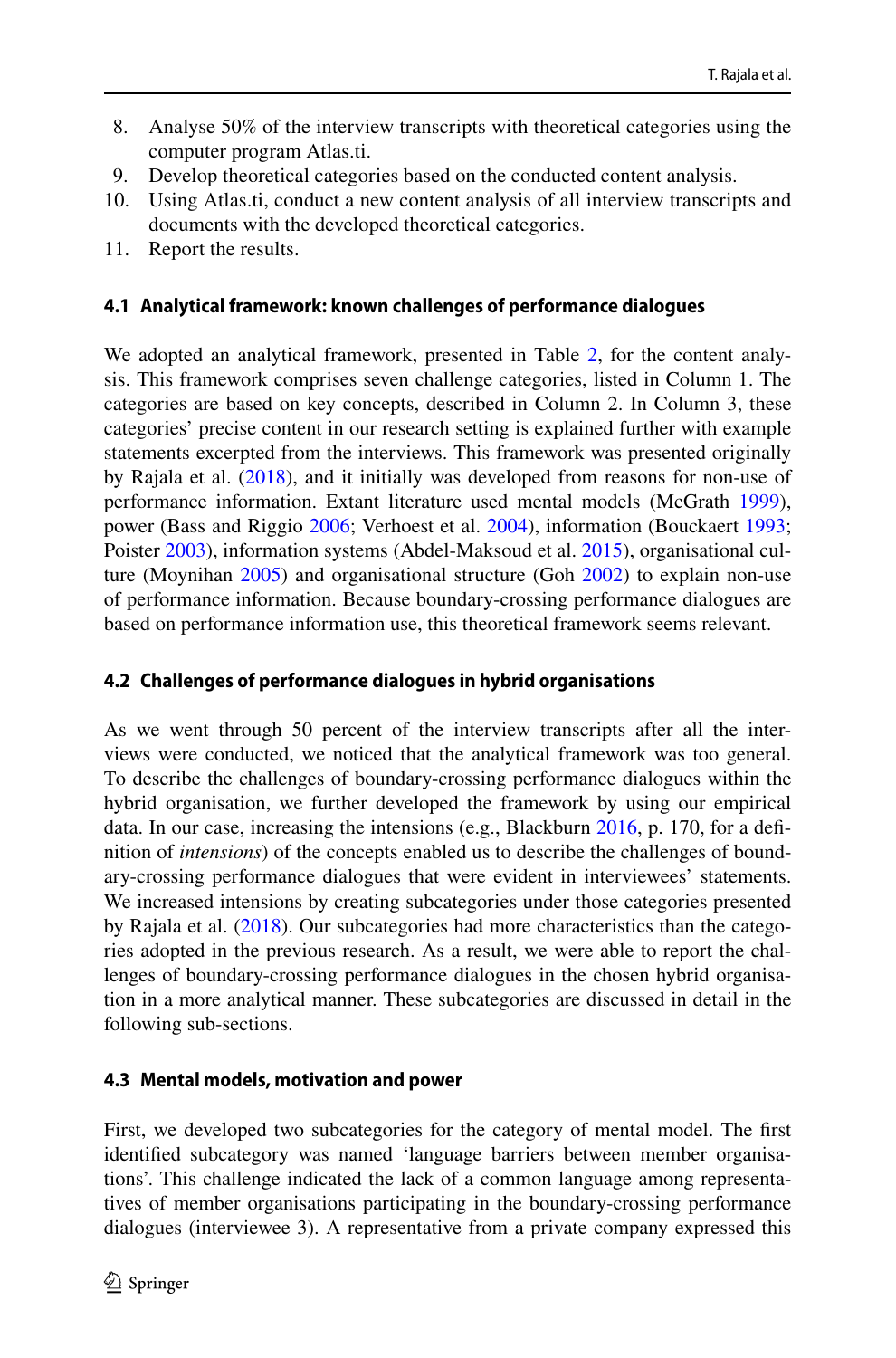<span id="page-8-0"></span>

| Rajala 2019)             |                                                                                                                                                                                                                                                                                                                           | Table 2 The preliminary framework for the content analysis (taken from Rajala et al. 2018, but see also Van de Walle and Van Dooren 2010; Van Dooren et al. 2015;                                                                                                                                 |
|--------------------------|---------------------------------------------------------------------------------------------------------------------------------------------------------------------------------------------------------------------------------------------------------------------------------------------------------------------------|---------------------------------------------------------------------------------------------------------------------------------------------------------------------------------------------------------------------------------------------------------------------------------------------------|
| Challenge category       | Definition of the key concept in the category                                                                                                                                                                                                                                                                             | Example statements of challenges excerpted from the interviews                                                                                                                                                                                                                                    |
| Mental model             | something works in the real, hypothetical or imaginary world (John-<br>son-Laird 1998). Explicitly stated values, perceptions, explanations<br>Mental models are psychological representations demonstrating how<br>other knowledge are all mental models that can be examined<br>ijala et al. 2018)<br>and<br><b>E</b> a | tion is not understood. Participants report lack of a common language.<br>Performance dialogue is not viewed as valuable. Performance informa-<br>perceptions of performance cause harmful conflicts. Worldviews are<br>Comprehension of performance dialogues is lacking. Different<br>colliding |
| Motivation               | Motivation describes what stimulates a person to action or inaction<br>(Pervin 2003)                                                                                                                                                                                                                                      | Motivation to conduct a performance dialogue is lacking. Motivation to<br>action or inaction that damages a performance dialogue is too high                                                                                                                                                      |
| Power                    | Power is the ability to take action or inaction (Foucault 1977)                                                                                                                                                                                                                                                           | Action or inaction makes it difficult to conduct performance dialogue                                                                                                                                                                                                                             |
| Information              | Information is propositional knowledge that is stored, sent, received or<br>manipulated in any medium (Dretske 1985)                                                                                                                                                                                                      | Information is inadequate and unsatisfying in some way, creating chal-<br>lenges for performance dialogues                                                                                                                                                                                        |
| Information system       | A group of interconnected components that gather, retrieve, process,<br>store and share information to support organisational activities<br>(Laudon and Laudon 2016)                                                                                                                                                      | The usability of the information system does not meet the user's stand-<br>because some or all of the performance information remains unused<br>ards, and poor usability is complicating the performance dialogue<br>because of the poor usability                                                |
| Organisational culture   | as well as social rules that guide the use of performance information<br>Organisational (sub)culture comprises habits (i.e., action or inaction),<br>(Van Maanen and Schein 1979)                                                                                                                                         | Performance dialogues fail to gain acceptance within (sub)cultures. The<br>(sub)culture allows people to hinder performance dialogues                                                                                                                                                             |
| Organisational structure | sections, divisions, departments, positions and jobs in the organisa-<br>How tasks associated with main goals are divided among branches,<br>tion's structure (Rajala et al. 2018)                                                                                                                                        | logues by allowing individuals to do harmful things to these dialogues<br>Organisational structures restrict the development of performance dia-<br>or by preventing dialogues from occurring                                                                                                     |
|                          |                                                                                                                                                                                                                                                                                                                           |                                                                                                                                                                                                                                                                                                   |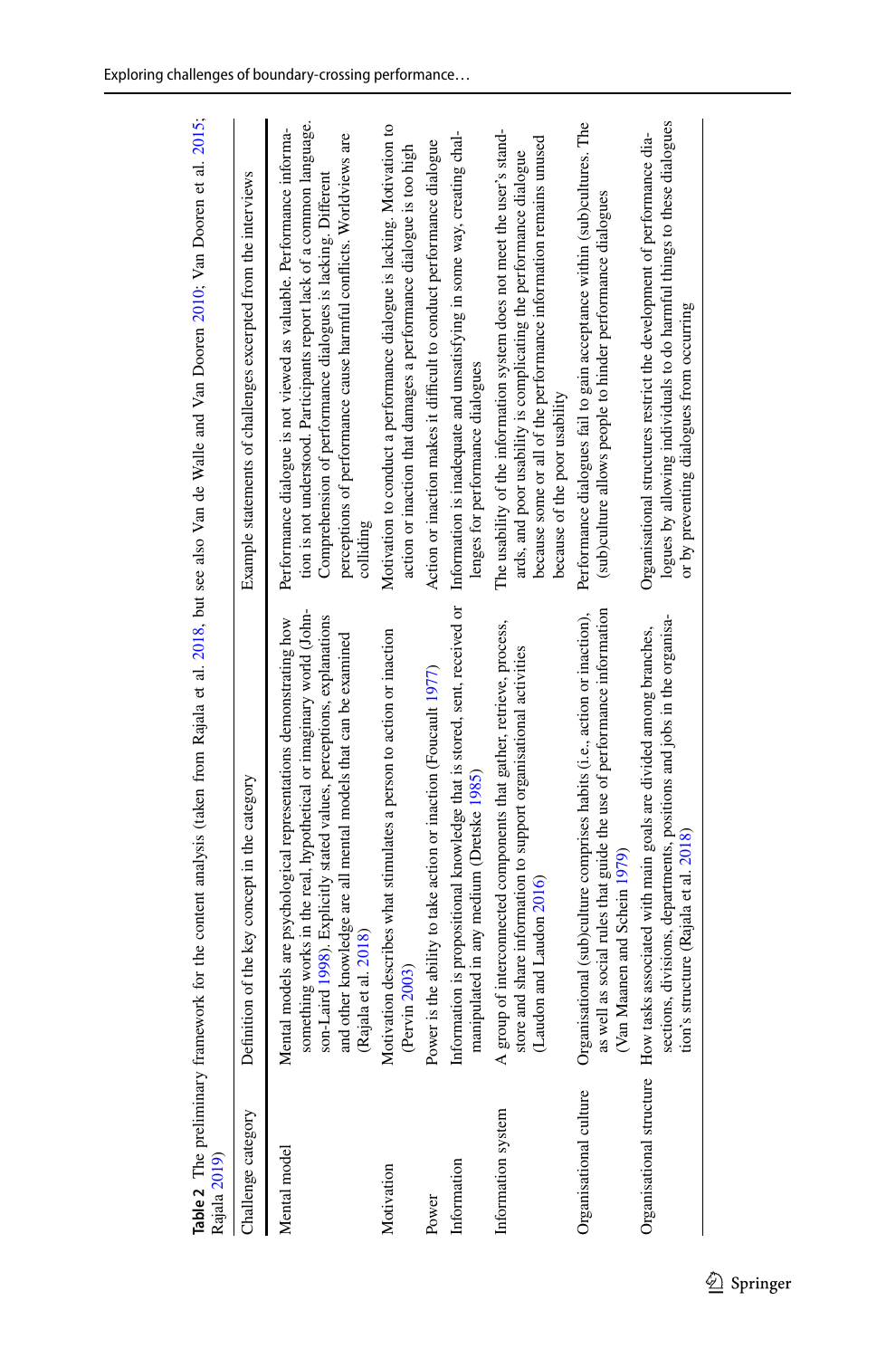issue in the following manner (document 1): 'We do not speak the same language, as there are so many actors, but this can be resolved'. When asked about the challenges of boundary-crossing performance dialogues, one interviewee stated that one problem is that:

'Our [referring to the representatives from the member organisations] language is not necessarily the same….In my opinion, this [lack of a common language] has been a challenge…generating a common language. This is a key factor…'.

Complications in communication arose as a result. In a hybrid organisation, each member organisation has developed its own performance jargon before joining the hybrid, so it was difficult sometimes to determine a 'common language' in the organs of the hybrid organisation (interviewee 8). This caused complications in information production and information interpretation in the hybrid organisation.

We labelled the second subcategory 'conficting mindsets of the member organisations'. Here, the participants brought their diferent organisational values and perceptions to the boundary-crossing performance dialogue, and these collided (interviewee 1). The member organisations' conficting mindsets led to disagreements about what information should be produced and why (interviewee 11). Statements in the empirical data described the diferent organisational mindsets in the boundarycrossing performance dialogues this way (interviewee 7, document 1):

'When we talked about customer service desks [in the hybrid organisation], there were eight diferent perceptions on what is a customer service desk. Even in such a general matter, there were very diferent perceptions'.

'One challenge from the perspective of companies is that expectations do not match up. Actors of diferent size do not understand that start-ups try to sell their services and try to receive payments from testing these services. Cities want that they are paid for operating as platforms [for testing these services ofered by start-ups]. These conversations start well, but do not reach a conclusion, as hopes and goals are diferent'.

We identifed two types of motivational challenges: extrinsic (interviewee 9) and intrinsic (interviewee 10). Extrinsically motivated people are driven by external factors, such as rewards and punishments. People who are extrinsically motivated can conduct actions even though the task might not be in and of itself rewarding. This happens because the reward or punishment associated with these actions acts as a motivator (Frey and Osterloh [2001](#page-19-31)). The extrinsic motivation challenges were caused by the hybrid organisation's inability to sanction sufficient disciplinary actions should a member organisation operate in a way that degraded the performance or performance dialogue. In boundary-crossing performance dialogues, we named challenges relating to extrinsic motivation as 'lack of inter-organisational sanction systems'. Indeed, no incentive systems existed that could be used to force member organisations to do something. As one interviewee stated, 'I do not know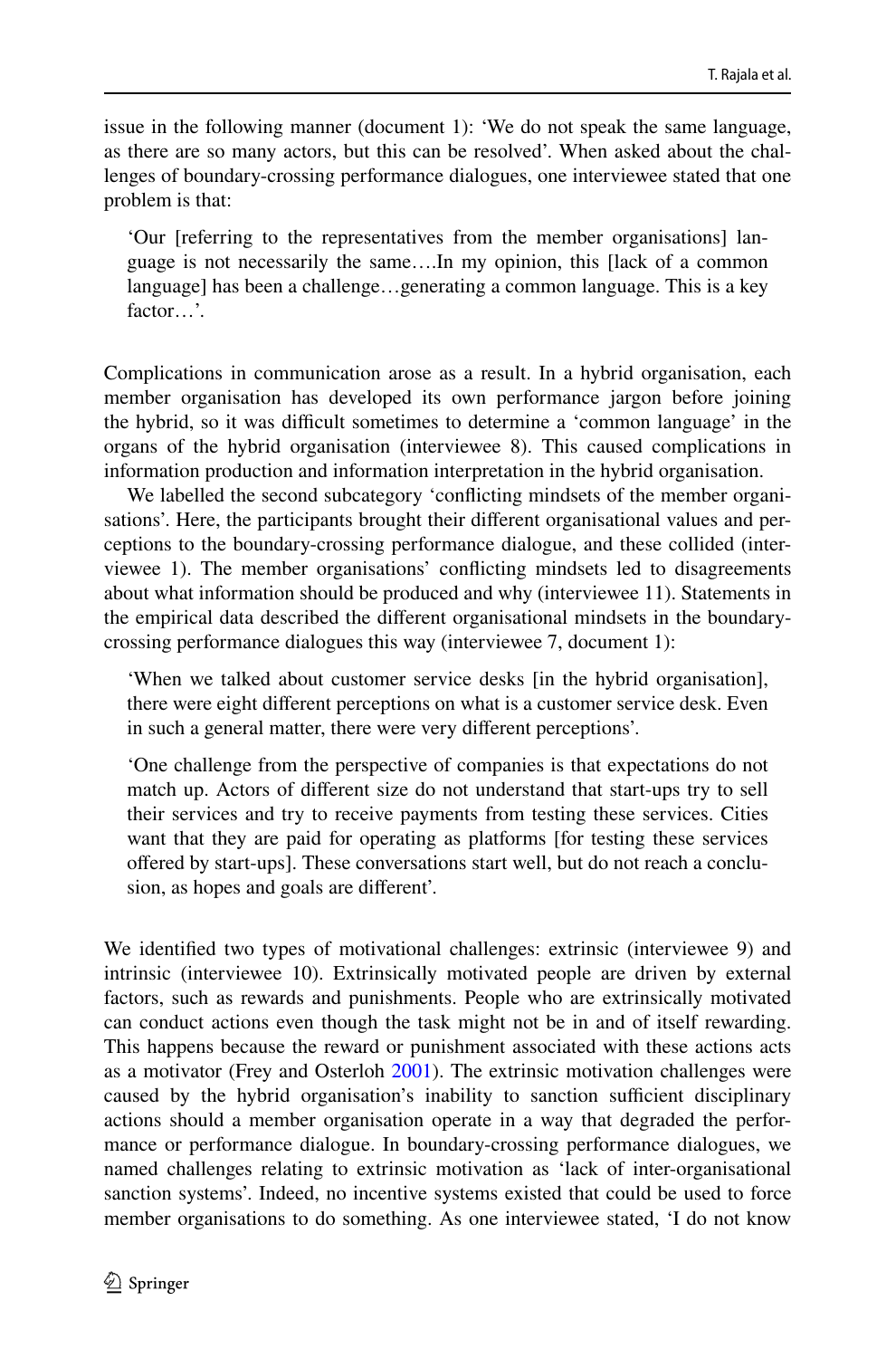how we could force to participate those who do not participate even though they are invited [to the meetings]'. Sanctioning also refers to accountability systems that are based on proper monitoring of actions through information systems. However, these monitoring and information systems were lacking in the hybrid organisation, as the following quotations demonstrate (interviewee 2, document 1):

'I do not know exactly what happens to the matters that the steering group has decided. Are they executed or not?….This we do not monitor very much'.

'It depends on the person how the information fows in the service unit, as there is no control for it'.

Compared with extrinsically motivated individuals, intrinsically motivated individuals are driven by interest or enjoyment in the task itself. Thus, intrinsic motivation exists within the individual and does not rely on external pressures, as extrinsic motivation does (Frey and Osterloh [2001](#page-19-31)). Unfortunately, intrinsic motivation occasionally was lacking in the hybrid organisation because member organisations were not that interested in each other's results, and collaboration was viewed as undesirable or uninspiring. Thus, the subcategory relating to intrinsic motivation was called 'lack of interest in other member organisations'. One interviewee described this challenge as follows (interviewee 9, document 1):

'I'm not interested in what happens in the organisations of [mentions the name of the municipality]. Instead, I'm interested in what happens in [mentions his own organisation by name]'.

'Some employees feel that co-development generates an extra burden that takes time away from their jobs. Some of the employees feel that they have too much to do in their current jobs, so co-development does not raise enthusiasm'.

The problem in the hybrid organisation was that it was not easy to create topics that would interest all the member organisations because these organisations had very diferent tasks. One manager operating in the hybrid described this by stating that 'all the information is not considered as interesting by everyone'. Another interviewee added that 'if there is a meeting…not producing added value or its purpose is somehow vague, one can perhaps skip it'.

When we examined the empirical data by using the category of power, we conceived a subcategory titled 'powerlessness of the member organisations'. Powerlessness was considered to be a lack of infuence over the other member organisations, each of which had an equal amount of power in boundary-crossing performance dialogues. Powerlessness in dialogues points to a situation in which a person or multiple people feel powerless when they attempt to break detrimental deadlocks that inhibit improvements in current performance dialogue practices or their outcomes. For example, the companies thought that one of the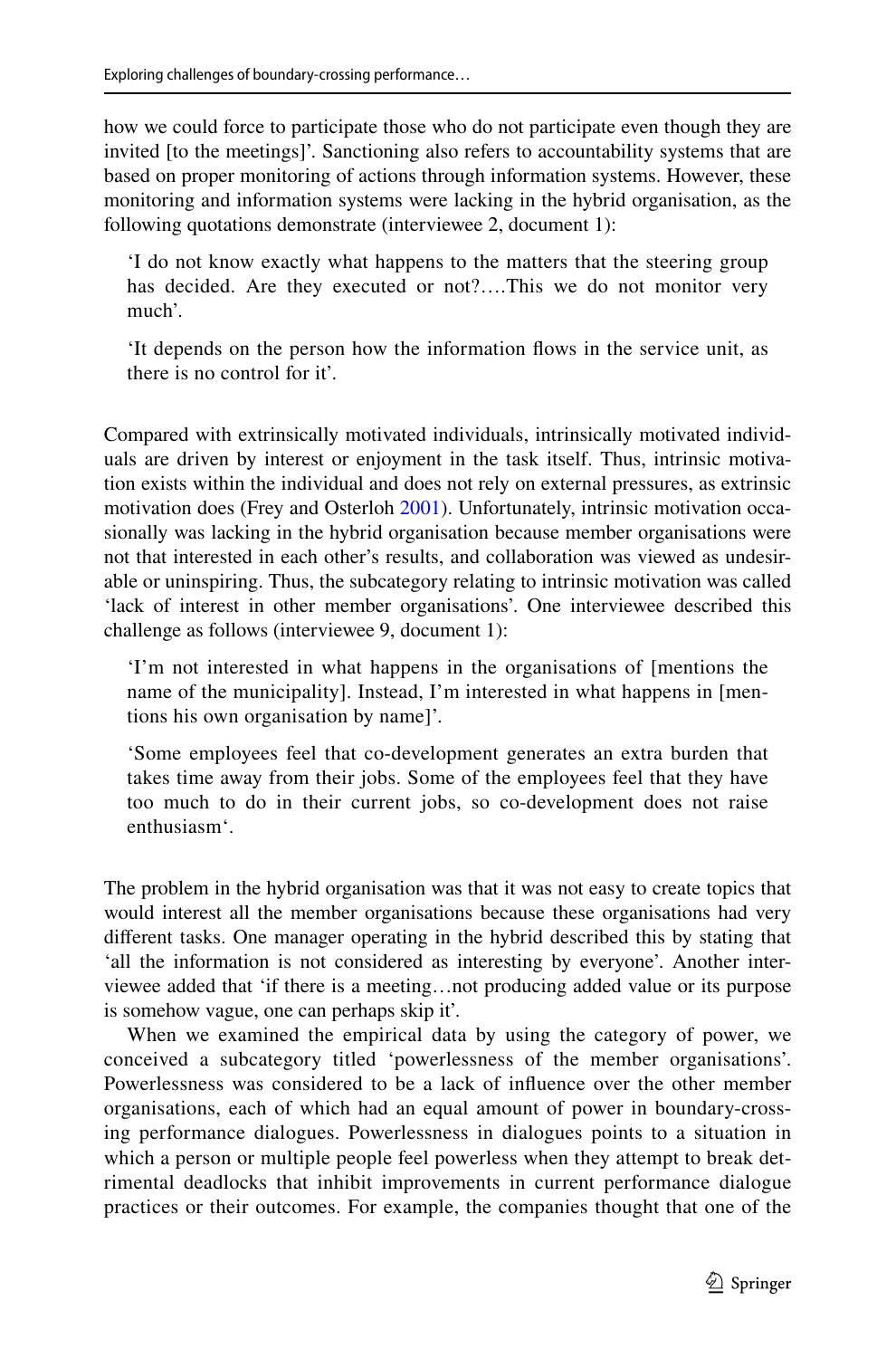main challenges is 'how to get people interested in co-development' (document 1). Interviewees themselves used the word 'powerless' to describe their incapacity to change things in performance dialogues. Of course, the fact that a manager is feeling powerless means that someone else must have the power to make the change that the manager desires. Thus, we do not mean that a total absence of power exists when we talk about powerlessness. Rather, powerlessness describes the manager's feelings. In the hybrid organisation, all the representatives in the boundary-crossing performance dialogues could have felt powerless when deadlock situations between the representatives occurred. The following quote captures this phenomenon in the hybrid organisation (interviewee 11): 'Although I am a manager in here, I do not have any power to make [certain] decisions [relating to performance dialogues]'. Another statement from the same interview added:

'Efciency is required from all of us as a whole [talking about the goals of the hybrid organisation]….It is an interesting goal [for the hybrid organisation] because I cannot decide on their budgets [refers to the budgets of the other member organisations]. The budget I can decide is so small even in percentages that trimming it won't do anything'.

#### **4.4 Information systems and information**

One subcategory was identifed under the category of information systems. We conceptualised this category as 'member organisations as information system silos'. When information system silos occurred, the participants had diferent access rights to information systems in diferent organisations. Each of the member organisations formed its own information system silo in the hybrid organisation. Indeed, the member organisations already had developed their own information systems to serve their organisational goals. The information systems had been developed before any of the organisations became part of the hybrid organisation, and they were mutually distinct (interviewee 11). These separately conducted development processes meant that integration of these information systems was such a complex process that the hybrid organisation decided to abandon the idea altogether, even though integration could ofer better information about the costs and efects of the hybrid organisation (interviewee 6). Two people expressed the existence of these information system silos as follows:

'We do not get the fnancial fgures from our member organisations [operating within the hybrid organisation]. The representatives have been ordered not to give their numbers' (interviewee 11).

'the biggest challenges are, in my opinion, in the information fows if information does not transfer quickly enough…but these can be solved as soon as [information] systems become more easily approachable' (document 1).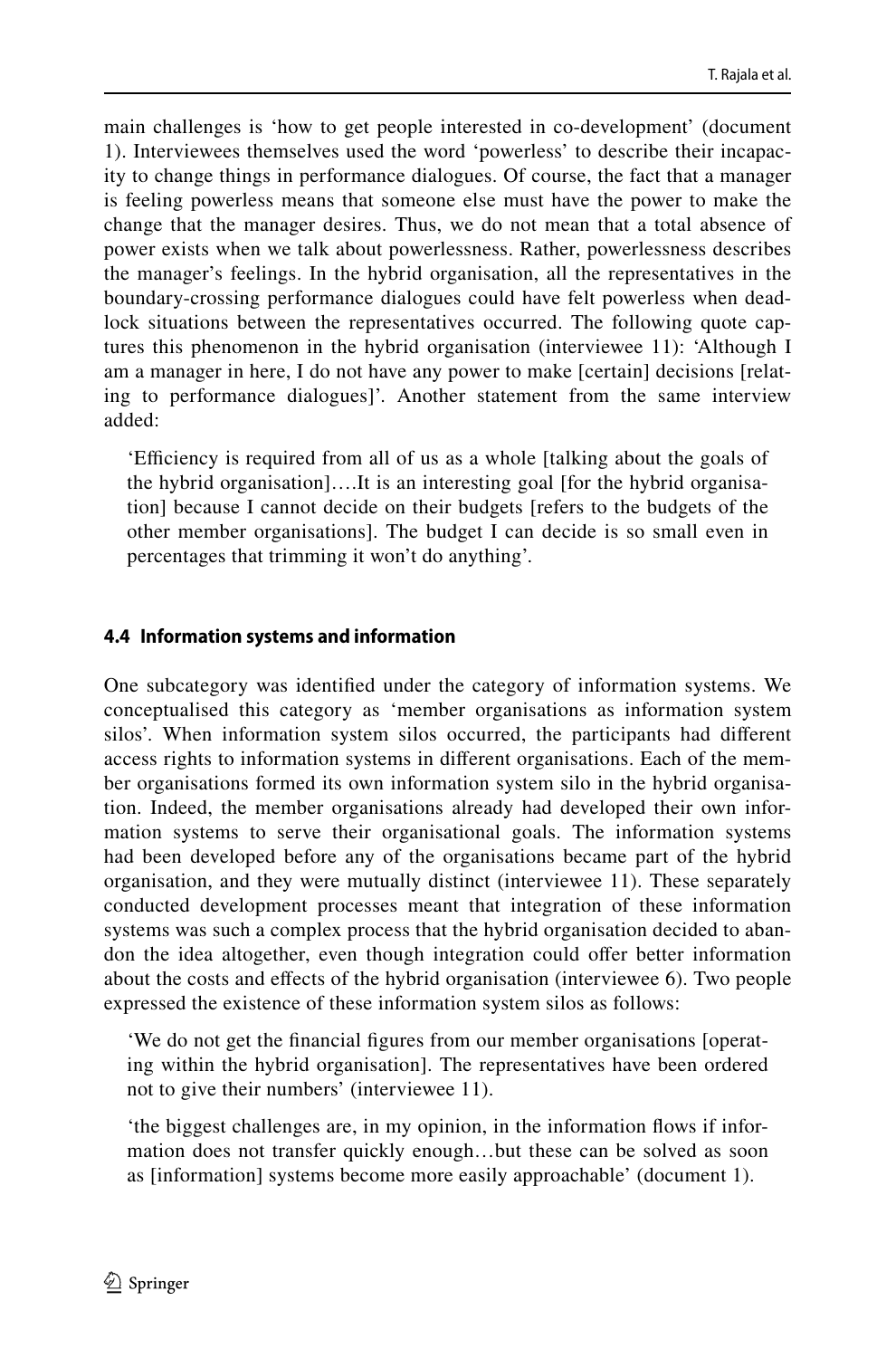Because the member organisations formed information system silos, multiple information asymmetries existed between participants in the hybrid organisation's boundary-crossing performance dialogues (interviewee 3). This affected the performance dialogue in many ways: Time was taken away from the actual use of performance information and expended instead on levelling the pre-existing information asymmetries (interviewee 6).

The subcategory under the concept of information was named 'inability to aggregate the member organisation data'. This subcategory pointed to a lack of aggregated data on member organisations, according to the information user. Producing aggregated information about inputs, processes, workload, outputs, efficiency and outcomes of the organisation network was difcult at the level of the hybrid organisation. The hybrid organisation's main issue was the current data collection procedures. According to one public manager, 'the units collect it diferently [she had talked about output information collection in the member organisations]', and 'we have tried to achieve comparability, but we did not achieve this' (interviewee 6).

#### **4.5 Organisational culture and structure**

Two subcategories under the main category of organisational culture were found: 'clash of organisational cultures' and 'prevailing culture among the member organisations'. The challenge in the hybrid organisation was that it had to deal with member organisations' clashing organisational cultures. Of course, each member organisation had its own internal cultural clashes, but they also had cultural clashes with the other member organisations when boundary-crossing performance dialogues were implemented. The following quotation captures the clash of organisational cultures arising from the attempt to implement boundary-crossing performance dialogues: 'There are participants from diferent work cultures, and I do understand that some people do not get it that their presence in the meetings could be useful to others' (interviewee 2). Below are other quotations from the hybrid organisation that summarise this challenge (interviewee 7, document 1):

'The most central [challenge] is that we cannot harmonise master data [in the hybrid]….Information is incompatible, and so is the information production….Diferent [service] units [within the hybrid]…have diferent cultural frameworks that create mindsets guiding the information production….Common understanding in information utilisation cannot be reached because the mindsets are diferent'.

'The public sector is very cautious, and failures are not tolerated….This is a big challenge when one is talking about the culture of experimentation. The culture of the city can be a challenge, and it needs to be developed so that codevelopment can function'.

The prevailing culture permitted behaviour that was detrimental to performance dialogues and allowed it to become a part of the organisational culture. As a sign of detrimental behaviour permitted by the prevailing culture, one interviewee stated that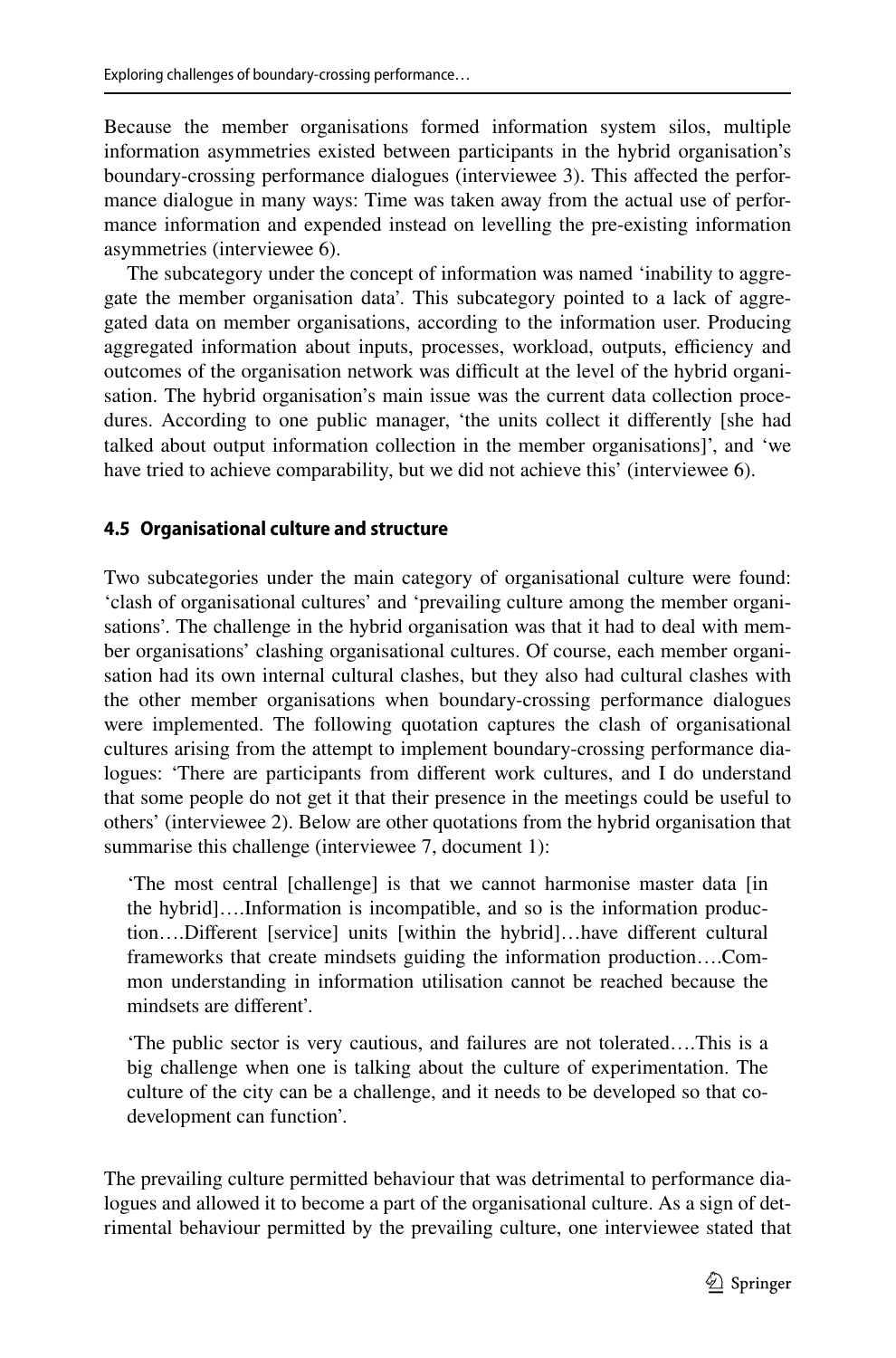'the weakness of the steering group…is a low attendance rate in meetings, as there are three people in them at best'. As nine service units exist in the hybrid, many representatives of diferent organisations did not attend. More challenges relating to the prevailing culture were viewed in the documents, and one document contained the following statement: 'Some employees are persistently staying in their own teams, and they do not try to get to know others, even if one asks nicely'.

Because member organisations were equal in terms of power, the hybrid organisation had to accept the fact that dissent among member organisations on some issues could prevent certain types of performance dialogues. Indeed, the lack of sanction systems meant that detrimental behaviour toward the performance dialogues had to be tolerated. One manager described this situation by stating, 'I do not know how we can force those to participate who do not participate [in boundary-crossing performance dialogues] now' (interviewee 8).

We found three subcategories of challenges associated with organisational structures. First, we observed 'inter-organisational territorialism'. *Territorialism* here is understood as human behaviour characterised by the defence of a particular area, sphere of activity or infuence. In short, territorialism is possessiveness. People defended their organisations (territories) by blocking new information systems or tasks suggested to them by someone else operating in the hybrid organisation. In a hybrid organisation, examples of inter-organisational territorialism were found that blocked collaboration, and this inter-organisational territorialism was even understood and accepted by other representatives of member organisations. An interviewee described this by stating that 'I can understand why [mentions the name of one service unit] does not understand how they could collaborate with [the] child health clinic or library'. Another sign of inter-organisational territorialism was one statement from the documents (document 1):

'Many state that health services are detached from other services in the service market (i.e., the hybrid organisation). The common aim is that this segregation would not prevent collaboration in the future'.

Within the hybrid organisation, each member organisation had its own territory outlined by organisational boundaries. The member organisations' representatives also had the option to exercise territorialism because the representatives had an equal amount of power in dialogues. The member organisations even encouraged their agents to be territorial whenever their interests were in jeopardy (interviewee 11). This can be viewed from earlier quotations demonstrating how joint performance information systems could not be implemented because member organisations either did not provide their information or did not want to expend the efort to change their current information systems. Based on the interviews, a hybrid organisation brings inter-organisational territorialism into the organisation (interviewee 1) and makes it an internal matter, rather than an external one.

Second, we labelled a subcategory 'representative line-up rotation in boundary-crossing performance dialogues', which refers to a cycle in which representatives of the member organisation change constantly in the dialogues or do not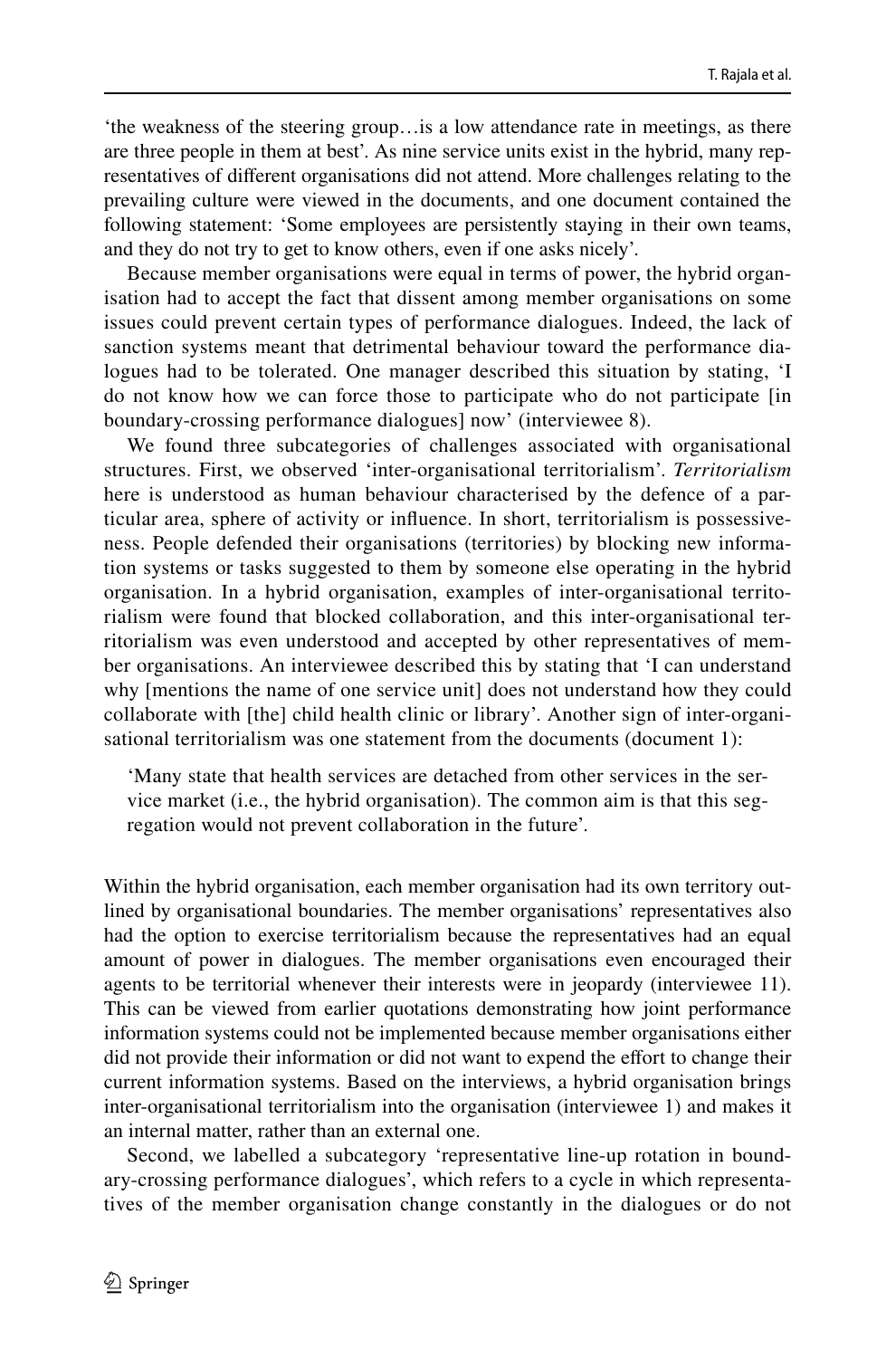show up, which, in turn, creates difficulties for the performance dialogue. In the hybrid organisation, one interviewee stated:

'The representatives [of some member organisations] have changed every time….In fact, I do not even know what is the correct line-up in the steering group'.

'The staff is changing at a high rate. It is burdensome'.

Rotation was named as a challenge in the hybrid organisation. The hybrid organisation could not force anyone from the member organisations to attend the meetings (interviewee 1). According to an interviewee, 'the line-up has constantly changed' in the steering group (interviewee 2). This was viewed as problematic because important voices were being left out of the performance dialogues, and the constant rotation hampered continuity.

Third, we identifed a phenomenon that we conceptualised as 'incompatible tasks of the member organisations'. In this subcategory, performance dialogues in the hybrid organisation were incompatible with member organisation(s)' tasks. Therefore, the connection between the topic addressed in the performance dialogue and the representative(s)' tasks was weak, or sometimes even non-existent. Due to these incompatible tasks, representatives sometimes viewed performance dialogues as a waste of time. Consider this statement from interviewee 9:

'I do not participate in every steering group meeting. I look at the meeting agenda. There are meetings that relate very little to [mentioned his organisation's name] and to these, I do not necessarily participate….I feel that I do not have anything to give or receive from these meetings'.

The organisations' incompatible tasks mainly resulted from the municipality's dominant role in the hybrid organisation and because all matters relevant to the municipality were not relevant to the other member organisations. Many municipal units were involved in the hybrid organisation; therefore, municipal issues were addressed more often in the dialogues. As one manager put it, 'there is the world of [mentioned the name of his organisation], and there is the world of the city, and the city is not so interested in our fgures' (interviewee 9). One of the documents (document 1) revealed that 'time pressures associated with service unit tasks made it more difficult for the service units to participate [in] the activities of the hybrid organisation'.

### **4.6 Summarising empirical fndings**

The saturation of fndings was achieved in this study (see Table [3](#page-15-0)), as empirical data demonstrates that boundary-crossing performance dialogues between public and private sector actors are confronted with the challenges reported in this study. Diferent performance management practices between public, private and third sector organisations partly explain why it was difficult to create common performance management systems for the hybrid organisation. For example, diferences existed in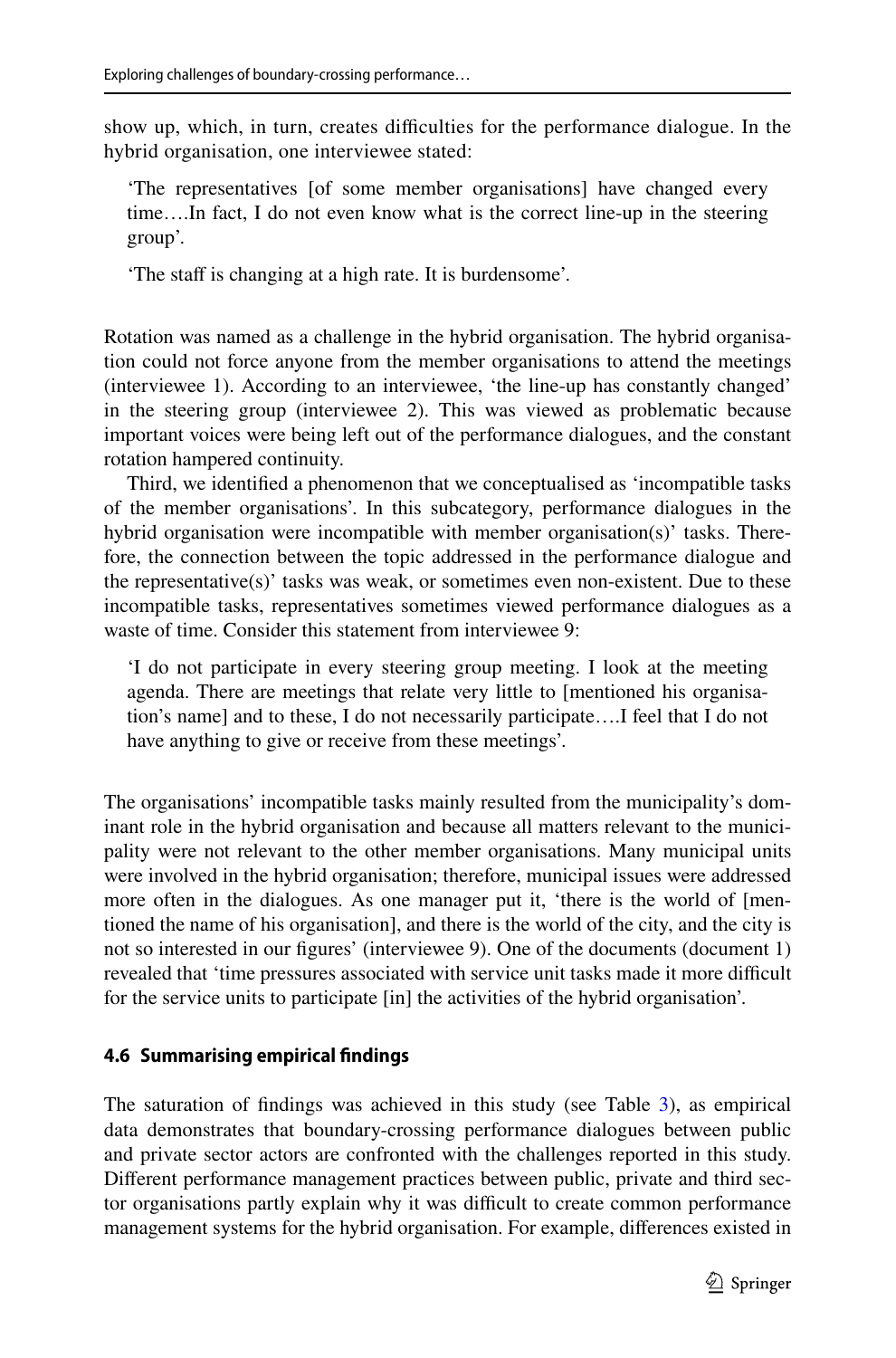| Challenge of boundary-crossing performance<br>dialogue                          | How many interviewees<br>mentioned this challenge? | How many documents<br>mentioned this chal-<br>lenge? |  |  |
|---------------------------------------------------------------------------------|----------------------------------------------------|------------------------------------------------------|--|--|
| Language barriers between member organisations                                  | 8                                                  | $\overline{2}$                                       |  |  |
| Conflicting mindsets of the member organisations                                | 10                                                 | 2                                                    |  |  |
| Lack of inter-organisational sanction systems                                   | 6                                                  | $\overline{c}$                                       |  |  |
| Lack of interest in other member organisations                                  | 8                                                  | $\overline{c}$                                       |  |  |
| Powerlessness of the member organisations                                       | 8                                                  | $\overline{c}$                                       |  |  |
| Member organisations as information system silos                                | 9                                                  | 2                                                    |  |  |
| Inability to aggregate the member organisation data                             | 10                                                 | $\overline{c}$                                       |  |  |
| Clash of organisational cultures                                                | 11                                                 | $\overline{c}$                                       |  |  |
| Prevailing culture among the member organisations                               | 9                                                  | 2                                                    |  |  |
| Inter-organisational territorialism                                             | 9                                                  | 2                                                    |  |  |
| Representative line-up rotation in boundary-cross-<br>ing performance dialogues | 8                                                  | $\overline{2}$                                       |  |  |
| Incompatible tasks of the member organisations                                  | 9                                                  | $\overline{2}$                                       |  |  |

the organisations' mental models concerning performance. Public, private and third sector organisations also were dissimilar in terms of the information that they collected, and they even applied diferent methods to collect the same kind of information. Moreover, the information systems in these organisations deviated remarkably from each other. Finally, the organisational cultures and structures supporting their performance were quite diferent because each organisation served diferent purposes, and the professions included in these organisations also difered. The hybrid organisation itself did not have any formal power over the member organisations, and proper motivation schemes were not adopted in the hybrid setting. Thus, reconciling diferences and fnding a common ground for mutual performance management were based on member organisations' willingness. When this willingness was not forthcoming, deadlocks occurred, and the lack of formal power and motivation schemes in the hybrid organisation was viewed as a challenge.

## **5 Conclusions**

<span id="page-15-0"></span>**Table 3** Saturation of fndings

Hybrid organisations contain many organisational disparities that can cause conficts in performance management. This makes performance dialogues especially relevant to these types of organisations because such dialogues often are used to transform conficts into cooperation. Considering the hybrid organisation's characteristics requires active inter-organisational dialogue when performance management systems are being designed and used. For example, using the performance dialogues to understand goal incongruence between the organisations comprising the hybrid organisation can be very benefcial to the success of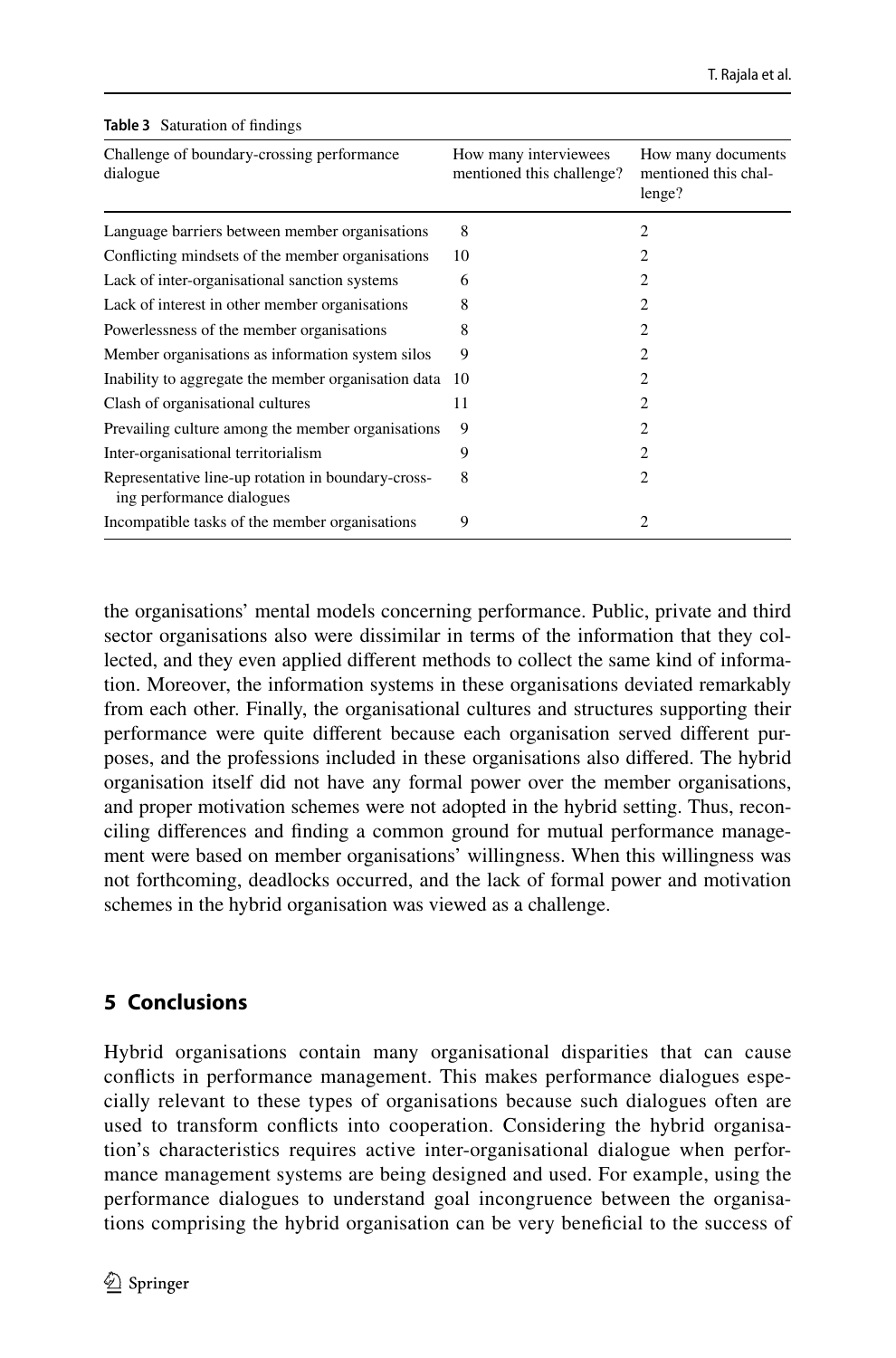performance management. However, creating a functional performance dialogue also can be challenging in many ways.

In this study, we sought to identify the challenges of boundary-crossing performance dialogue in a hybrid organisation. This issue is relevant not merely due to performance dialogues' important role in all organisations (e.g., Agostino and Arnaboldi [2015](#page-19-5), [2018\)](#page-19-2), but also particularly because of our limited understanding of performance dialogues' impacts on diferent forms of hybrid organisations. Accordingly, this paper has explored the problems of boundary-crossing performance dialogues in the context of particular hybrid organisation. As a result, we found many challenges and described them in a detailed way in our analysis. With this analysis, the study revealed relationships between inter-organisational factors and obstacles with boundary-crossing performance dialogues. Conficting mindsets between member organisations, member organisations as information system silos, inter-organisational territorialism, and clashes of organisational cultures are all examples of inter-organisational factors that can cause issues in performance dialogues. Some of the problems which can arise include inhibition of innovation, and limitations placed on the learning and knowledge-sharing potential which is normally embedded in boundary-crossing performance dialogues. In general, the inter-organisational factors described in this study were harmful due to the fact that they were detrimental to an environment open to respectful communication of views on performance. As respectful and open communication is a bedrock of every efective dialogue (Rajala et al. [2018](#page-20-1)), issues emerge when these practices are lacking. Thus, the relationships identifed by this study create new insights into the systems and practices of hybrid performance management.

It seems intuitive to claim that the challenges of boundary-crossing performance dialogues in hybrid organisations have something to do with the hybrids' general characteristics (e.g., Johanson and Vakkuri [2017\)](#page-19-1). Because this study did not focus on describing how the hybrid organisation's characteristics can create the challenges that we identifed, a need exists to examine this in future research. As an example, future studies could address how diferent forms of social and economic control create, e.g., clashes between organisational cultures, or how diferent funding methods shape the hybrid organisation's performance management system. Furthermore, it can be concluded that additional theoretical work addressing the conceptual relationships between the challenges of boundarycrossing performance dialogues and the general characteristics of hybrids is needed.

Because the empirical examinations showed what caused the challenges of boundary-crossing performance dialogues, they also presented a model describing how these challenges occurred. However, further testing is needed before this model can be accepted as a general theory on boundary-crossing performance dialogues. As a methodological contribution, we created a conceptual framework that can be used to study the challenges of boundary-crossing performance dialogues occurring between public and private sector actors in hybrid organisations. In this research, we tested two conceptual frameworks in the analysis section, which revealed that more analytical frameworks would be useful in understanding the characteristics of the challenges associated with boundary-crossing performance dialogues. This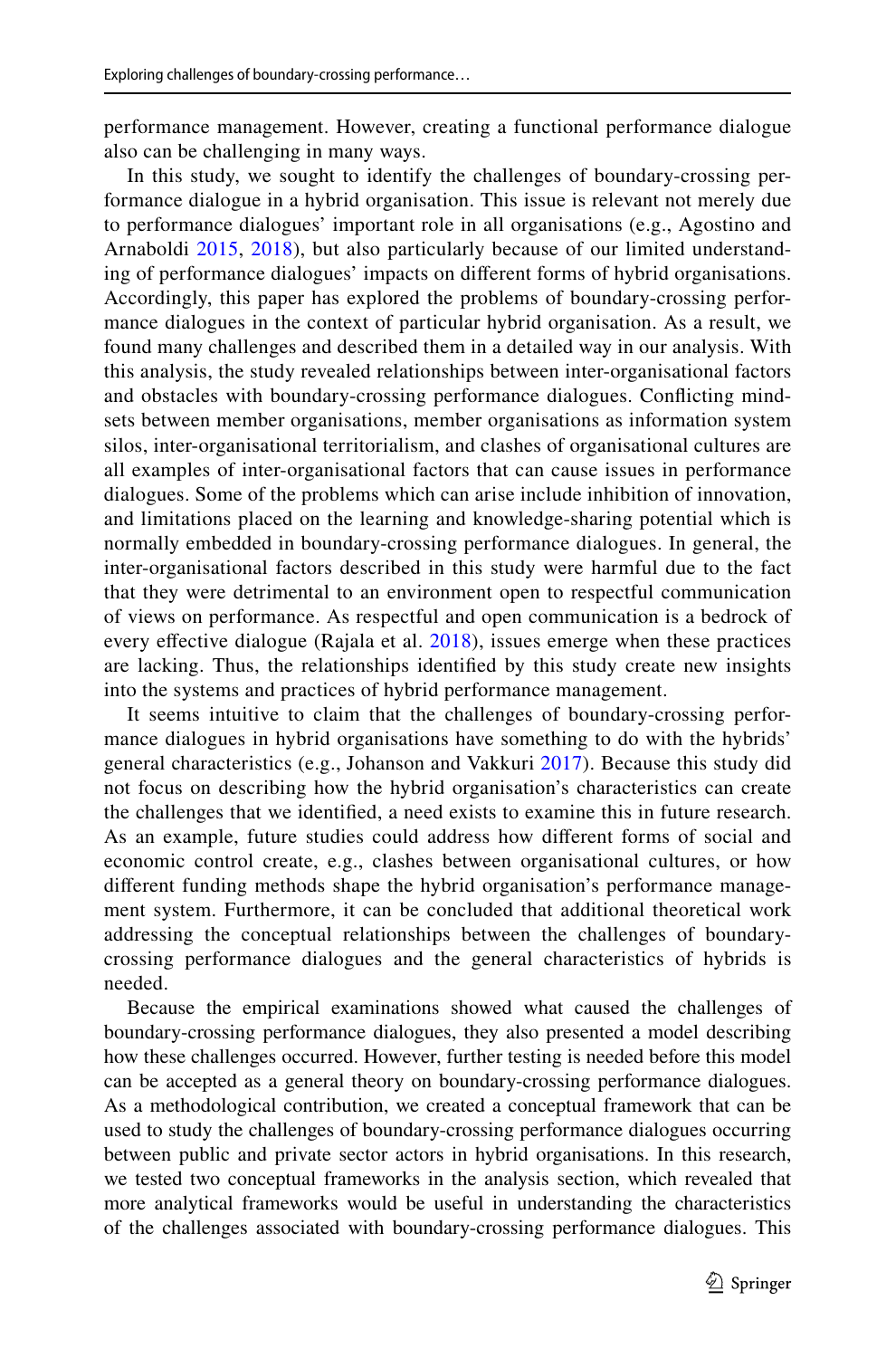conceptual framework also proposes new concepts for the performance dialogue theories (e.g., Moynihan [2005;](#page-20-2) Rajala et al. [2018;](#page-20-1) Rajala and Laihonen [2019](#page-20-4)).

The results of this study have several managerial implications. First, because boundary-crossing performance dialogues are platforms that refect the state of the organisation, they suffer from the same general issues which challenge the hybrid form of organising. These problems are related to motivational challenges and incompatible information systems, as well as the lack of common mindsets and language between people working in diferent areas of the hybrid organisation. Inadequate organisation culture and structures are also an issue. Second, as the complications of forming hybrids engender costs, practitioners should consider carefully whether the benefts of establishing such an organisation outweigh the costs arising from it. Here, the central question is whether it makes more sense for these organisations to work independently or as a hybrid. Finally, practitioners should also keep in mind that boundary-crossing performance dialogues are only one coordination instrument amongst others which can be utilised to shape hybrids. However, boundary-crossing performance dialogues can also be a vital coordination tool when regularly used to solve difficult and complicated disagreements.

In this study, we used a case study approach, and for this reason, the results cannot be generalised (e.g., Abdel-Kader et al. [2009](#page-18-0)). Other limitations of the study include the limited number of interviewees and the fact that we did not interview representatives from the private sector. The views of the private sector actor were examined from secondary data (i.e., documents produced by the hybrid organisation) as these contained direct quotations from company representatives. When one is conducting qualitative content analysis, the observer-expectancy efect always runs the risk of biasing results. To tackle doubts concerning observer-expectancy efect, we have provided quotations from the challenges of boundary-crossing performance dialogues. From these quotations, the reader should be able to discern whether we described the challenge arising from the interviews correctly. The analytical framework created in this study was built from the descriptions we used to depict the challenges of boundary-crossing performance dialogues that interviewees described to us. Because saturation of interview fndings (see Table [3\)](#page-15-0) confrmed our results about the challenges of boundary-crossing performance dialogues, and the analysed documents provided additional support for the interview fndings, we are confdent that specifc challenges of boundary-crossing performance dialogues existed in the examined hybrid organisation. However, we do acknowledge that the way that we chose to describe the challenges seen in the interview is our construction that attempts to convey interviewees' views. As the created analytical framework is our construction, it means that constructivism describes our research approach.

Despite these limitations, we think that our research has provided fertile ground for future research to address and more fully test our theoretical ideas about the challenges of performance dialogues in hybrid settings. Thus, we call for more research on the ideas proposed here so that more knowledge on dialogues as performance management practices in hybrid and public organisations can be gathered. This new knowledge is valuable in attempts to move to the type of inter-organisational performance governance described by Bouckaert and Halligan ([2008\)](#page-19-4).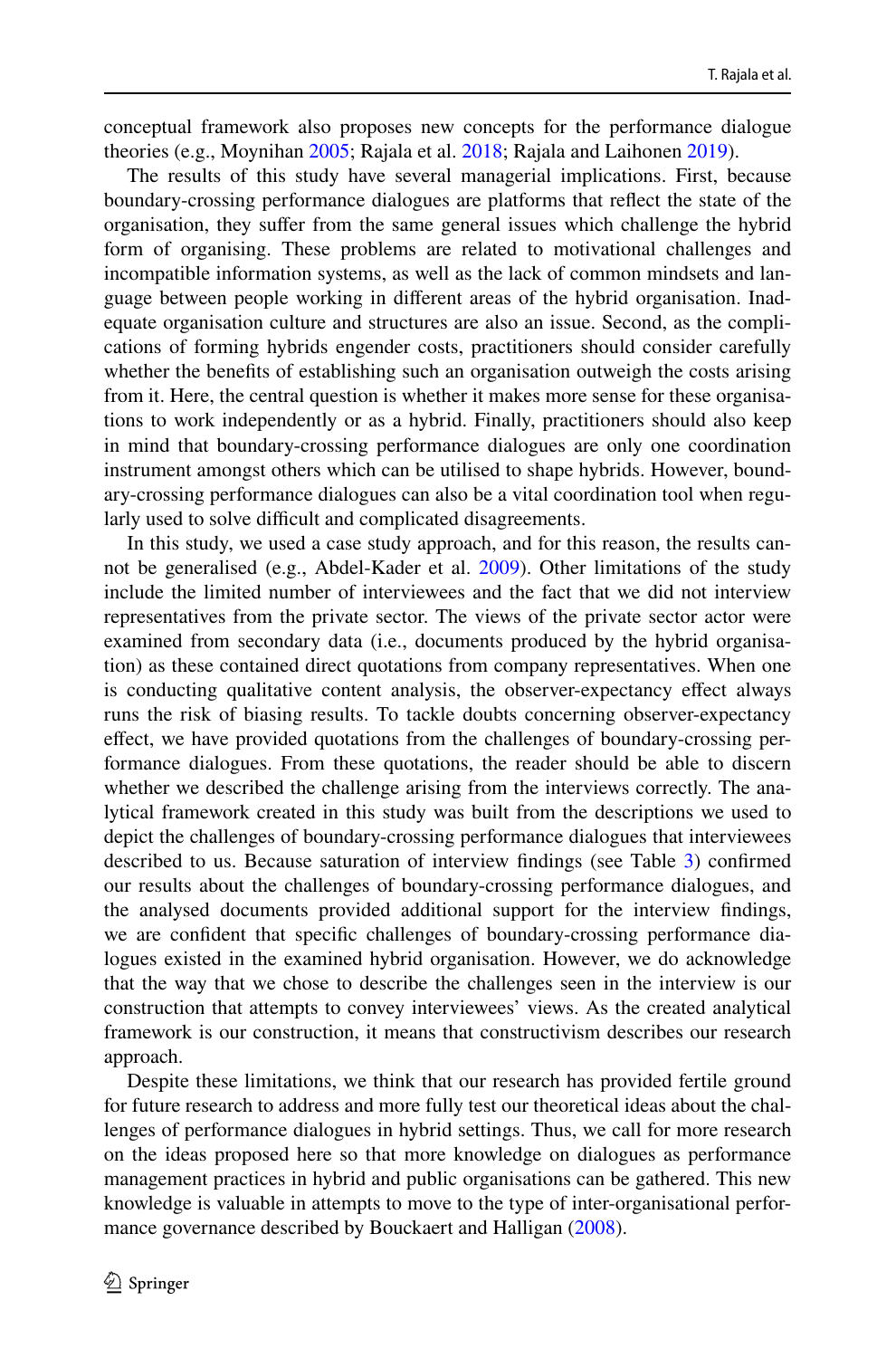**Open Access** This article is distributed under the terms of the Creative Commons Attribution 4.0 International License ([http://creativecommons.org/licenses/by/4.0/\)](http://creativecommons.org/licenses/by/4.0/), which permits unrestricted use, distribution, and reproduction in any medium, provided you give appropriate credit to the original author(s) and the source, provide a link to the Creative Commons license, and indicate if changes were made.

### **Appendix 1: Interview questions**

Thematic interview questions categorised according to the theoretical framework.

#### **General view on performance dialogues**

1. How would you describe the dialogues about performance?

#### **Performance information and performance information system**

2. Are there problems related to performance information and the systems providing it?

#### **Organisational structure and motivation**

- 3. Who participates when organisational goals and performance indicators are determined, and actions are being decided based on the performance information?
- 4. Are all necessary participants present? Why/Why not?

#### **Mental models**

- 5. Is the performance information provided useful to you?
- 6. Are there diferent interpretations/views about the performance information available?

#### **Power and organisational culture**

- 7. Do people listen and respect diferent interpretations/views about the performance information?
- 8. How do you resolve conficting views and develop conversational culture in the organisation?

## **References**

<span id="page-18-0"></span>Abdel-Kader, M. G., Lin, E. Y.-C., & Connect, Palgrave. (2009). *Performance measurement of new product development teams: A case of the high-tech sector*. Basingstoke: Palgrave Macmillan.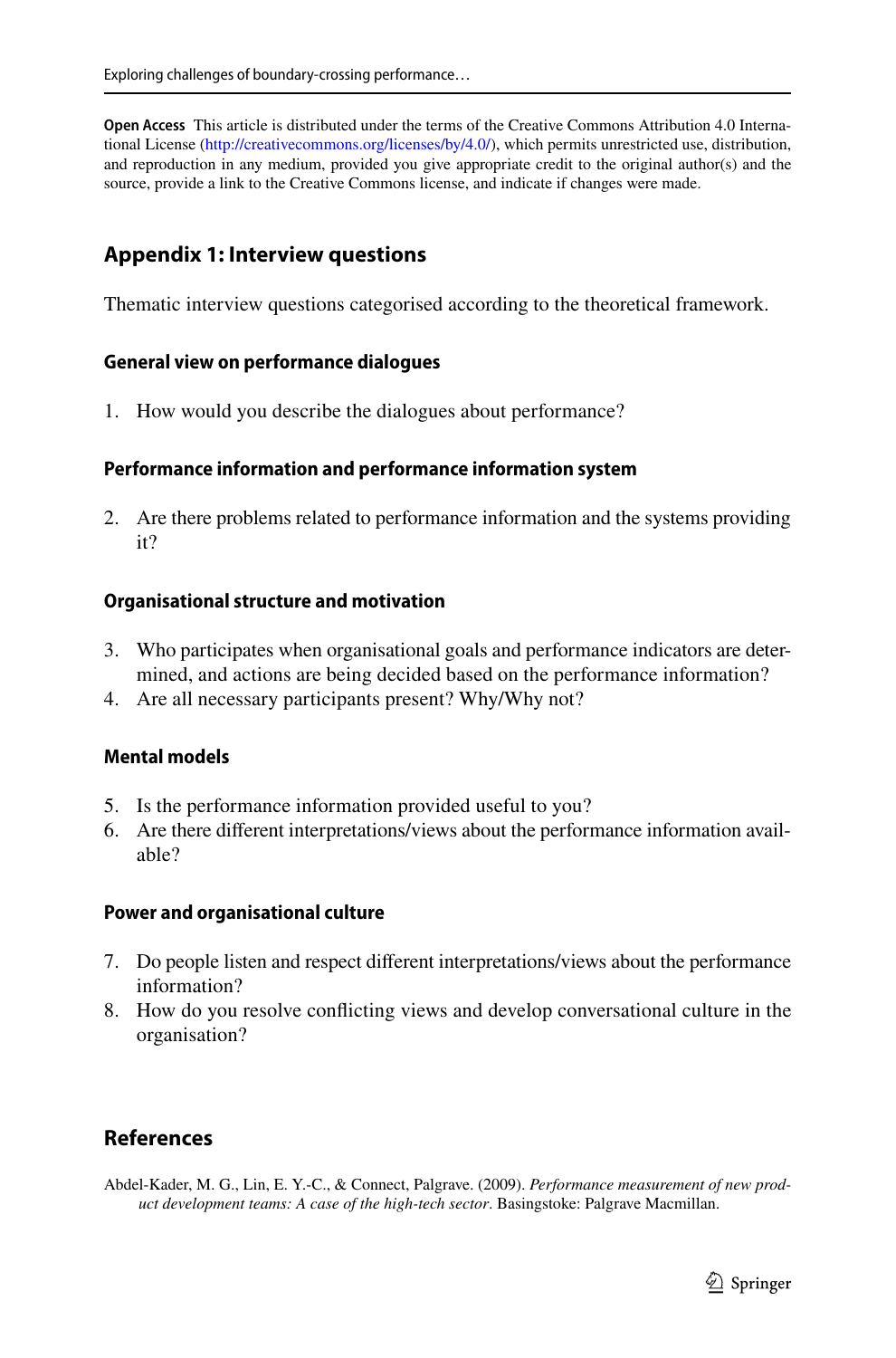- <span id="page-19-24"></span>Abdel-Maksoud, A., Elbanna, S., Mahama, H., & Pollanen, R. (2015). The use of performance information in strategic decision making in public organisations. *International Journal of Public Sector Management, 28*(7), 528–549.
- <span id="page-19-5"></span>Agostino, D., & Arnaboldi, M. (2015). The New public management in hybrid settings: New challenges for performance measures. *International Review of Public Administration, 20*(4), 353–369.
- <span id="page-19-2"></span>Agostino, D., & Arnaboldi, M. (2018). Performance Measurement Systems in Public Service Networks. The What, Who and How of Control. *Financial Accountability & Management* p 1-14.
- <span id="page-19-20"></span>Agranoff, R., & McGuire, M. (2001). American federalism and the search for models of management. *Public Administration Review*, *61*(6), 671–681.
- <span id="page-19-3"></span>Aguinis, H. (2009). *Performance management*. Upper Saddle River: Pearson Prentice Hall.
- <span id="page-19-22"></span>Bass, B. M., & Riggio, R. E. (2006). *Transformational leadership*. Mahwah, NJ: Erlbaum.
- <span id="page-19-26"></span>Blackburn, S. (2016). *The Oxford dictionary of philosophy*. Oxford: Oxford University Press.
- <span id="page-19-23"></span>Bouckaert, G. (1993). Measurement and meaningful management. *Public Productivity & Management Review, 17,* 31–43.
- <span id="page-19-4"></span>Bouckaert, G., & Halligan, J. (2008). *Managing performance. international comparisons*. Oxon, UK: Routledge.
- <span id="page-19-0"></span>Christensen, T., & Laegreid, P. (2011). Complexity and hybrid public administration—theoretical and empirical challenges. *Public Organisations Review, 11*(4), 407–423.
- <span id="page-19-19"></span>Cyert, R. M., & March, J. G. (1963). *A behavioural theory of the frm*. Englewood Clifs: Prentice Hall.
- <span id="page-19-29"></span>Dretske, Fred. (1985). Precis of knowledge and the fow of information. In Hilary Kornblith (Ed.), *Naturalizing epistemology* (pp. 169–187). Cambridge, MA: MIT Press.
- <span id="page-19-12"></span>Eprahim, A., Batilana, J., & Mair, J. (2014). The governance of social enterprises: Mission drift and accountability challenges in hybrid organisations. *Research in Organisational Behavior, 34,* 81–100.
- <span id="page-19-28"></span>Foucault, M. (1977). *Power/Knowledge, edited by Colin Gordon*. New York: Pantheon Books.
- <span id="page-19-31"></span>Frey, B. S., & Osterloh, M. (Eds.). (2001). Successful management by motivation: Balancing intrinsic and extrinsic incentives. Springer Science & Business Media.
- <span id="page-19-25"></span>Goh, S. C. (2002). Managing efective knowledge transfer: An integrative framework and some practice implications. *Journal of Knowledge Management, 6*(1), 23–30.
- <span id="page-19-9"></span>Halligan, J., Sarrico, C. S., & Lee Rhodes, M. (2012). On the road to performance governance in the public domain? *International Journal of Productivity and Performance Management, 61*(3), 224–234.
- <span id="page-19-10"></span>Hansmann, H. (1996). *The ownership of enterprise*. Cambridge, MA: The Belknap Press of Harvard University Press.
- <span id="page-19-6"></span>Hatry, P. (2006). *Performance measurement: Getting results*. Washington DC: The Urban Institute.
- <span id="page-19-13"></span>Hodge, C., & Greve, C. (2007). Public private partnerships: An international performance review. *Public Administration Review, 67*(3), 545–558.
- <span id="page-19-8"></span>Hodges, R. (2012). Joined-up government and the challenges to accounting and accountability researchers. *Financial Accountability & Management, 28*(1), 26–51.
- <span id="page-19-1"></span>Johanson, J., & Vakkuri, J. 2017. *Governing Hybrid Organisations. Exploring Diversity of Institutional Life.* Routledge. ISBN 9781138655829.
- <span id="page-19-27"></span>Johnson-Laird, P. (1998). Imagery, visualization, and thinking. In J. Hochberg (Ed.), *Perception and cognition at century's end* (pp. 441–467). New York: Academic Press.
- <span id="page-19-15"></span>Jordana, J., & Levi-Faur, D. (2004). *The politics of regulation: Institutions and regulatory reforms for the age of governance*. Cheltenham, UK: E. Elgar.
- <span id="page-19-18"></span>Kamminga, P. E., & Van der Meer-Kooistra, J. (2007). Management control patterns in joint venture relationships: A model and an exploratory study. *Accounting, Organizations and Society, 32*(1–2), 131–154.
- <span id="page-19-14"></span>Kelly, J. M. (2005). The Dilemma of the unsatisfed customer in a market model of public administration. *Public Administration Review, 65*(1), 76–84.
- <span id="page-19-21"></span>Kenno. (2017). *Etnographic research on service market*. Helsinki: Kenno Oy.
- <span id="page-19-11"></span>Kreps, T. A., & Benoît, M. (2011). 'Doing Well by Doing Good''? Ambivalent moral framing in organisations. *Research in Organisational Behavior, 31,* 99–123.
- <span id="page-19-7"></span>Laihonen, H., & Mäntylä, S. (2017). Principles of performance dialogue in public administration. *International Journal of Public Sector Management, 30*(5), 414–428.
- <span id="page-19-30"></span>Laudon, K. C., & Laudon, J. P. (2016). Management information system. Pearson Education India.
- <span id="page-19-17"></span>Lee, C., & Nowell, B. (2015). A framework for assessing the performance of nonproft organizations. *American Journal of Evaluation*, *36*(3), 299–319.
- <span id="page-19-16"></span>Liu, J., Love, P., Smith, J., Regan, M., & Sutrisna, M. (2014). Public-private partnerships: a review of theory and practice of performance measurement. *International Journal of Productivity and Performance Management, 63*(4), 499–512.

 $\mathcal{L}$  Springer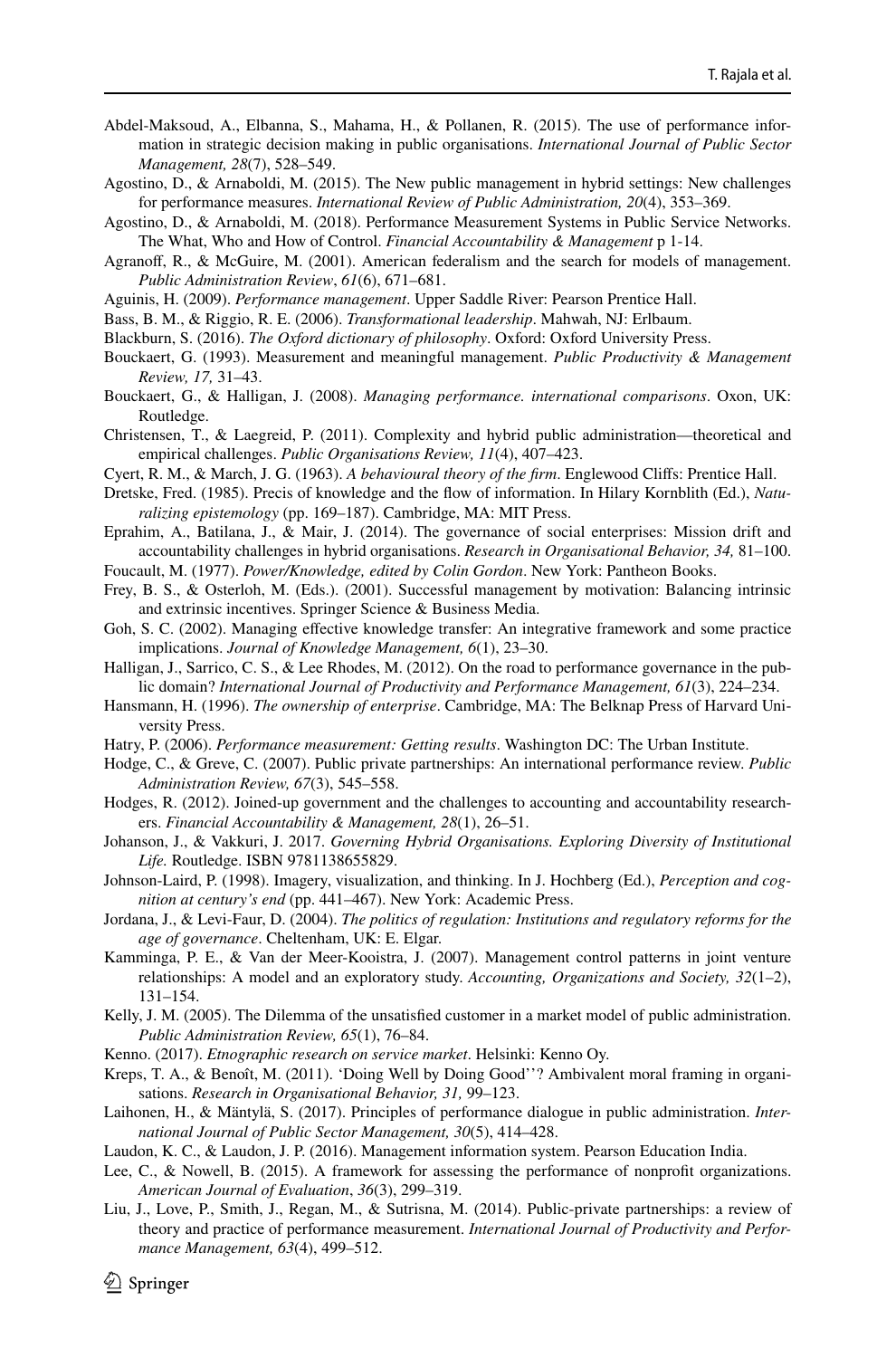- <span id="page-20-22"></span>Mayring, P. (2000). *Qualitative Inhaltsanalyse. Grundlagen und Techniken* (7th ed.). Weinheim: Deutscher Studien Verlag.
- <span id="page-20-15"></span>McDavid, J. C., & Hawthorn, L. R. L. (2006). *Program evaluation & performance measurement: An introduction to practice*. Thousand Oaks: SAGE Publications.
- <span id="page-20-23"></span>McGrath, R. G. (1999). Falling forward: real options reasoning and entrepreneurial failure. *Academy of Management Review, 24*(1), 13–30.
- <span id="page-20-0"></span>McGuire, M. (2002). Collaborative public management: Assessing what we know and how we know it. *Public Administration Review, 66*(s1), 33–43.
- <span id="page-20-5"></span>Ménard, C. (2004). The economics of hybrid organisations. *Journal of Institutional and Theoretical Economics, 160,* 345–376.
- <span id="page-20-20"></span>Meuser, M., & Nagel, U. (2009). The expert interview and changes in knowledge production. In A. Bogner, B. Littig, & W. Men (Eds.), *Interviewing experts* (pp. 17–42). London: Palgrave Macmillan.
- <span id="page-20-12"></span>Micheli, P., & Kennerley, M. (2005). Performance measurement frameworks in public and non-proft sectors. *Production Planning & Control, 16*(2), 125–134.
- <span id="page-20-2"></span>Moynihan, D. (2005). Goal-based learning and the future of performance management. *Public Administration Review, 65*(2), 203–216.
- <span id="page-20-9"></span>Pache, A.-C., & Santos, F. (2013). Inside the Hybrid Organisation: Selective coupling as a response to competing institutional logics. *Academy of Management Review, 56*(4), 972–1001.
- <span id="page-20-21"></span>Patton, M. (2002). *Qualitative research & evaluation methods*. California: Sage.
- <span id="page-20-27"></span>Pervin, L. (2003). *The science of personality* (2nd ed.). New York: Oxford University Press.
- <span id="page-20-6"></span>Philoppopoulos-Mihalopoulos, A. (2012). Suspension of suspension: Notes on the hybrid. In N. Åkerstrøm Andersen & I.-J. Sand (Eds.), *Hybrid forms of governance: Self-suspension of power* (pp. 12–29). Chippenham: Palgrave Macmillan Publisher.
- <span id="page-20-24"></span>Poister, T. H. (2003). *Measuring performance in public and nonproft organizations*. San Francisco, CA: Wiley.
- <span id="page-20-11"></span>Pollitt, C., & Bouckaert, G. (2004). *Public management reform: A comparative analysis*. Oxford: Oxford University Press.
- <span id="page-20-10"></span>Power, M. (1997). *The audit society. Rituals of Verifcation*. Oxford: Oxford University Press.
- <span id="page-20-17"></span>Provan, K. G., & Milward, H. B. (2001). Do networks really work? A framework for evaluating publicsector organizational networks. *Public administration review*, *61*(4), 414–423.
- <span id="page-20-26"></span>Rajala, T. (2019). Mind the information expectation gap. *Journal of the Knowledge Economy, 10*(1), 104–125.
- <span id="page-20-4"></span>Rajala, T., & Laihonen, H. (2019). Managerial choices in orchestrating dialogic performance management. *Baltic Journal of Management, 14*(1), 141–157.
- <span id="page-20-1"></span>Rajala, T., Laihonen, H., & Haapala, P. (2018). Why is dialogue on performance challenging in the public sector? *Measuring Business Excellence, 22*(2), 117–129.
- <span id="page-20-8"></span>Reay, T., & Hinings, C. R. (2009). Managing the rivalry of competing institutional logics. *Organisation Studies, 30*(6), 629–652.
- <span id="page-20-14"></span>Schläfke, M., Silvi, R., & Möller, K. (2012). A framework for business analytics in performance management. *International Journal of Productivity and Performance Management*, *62*(1), 110–122.
- <span id="page-20-18"></span>Simons, H. (2009). *Case study research in practice*. London: SAGE.
- <span id="page-20-19"></span>Thomas, G. (2011). A typology for the case study in social science following a review of defnition, discourse, and structure. *Qualitative Inquiry, 17*(6), 511–521.
- <span id="page-20-13"></span>Thomas, A., Barton, R., & Chuke-Okafor, C. (2008). Applying lean six sigma in a small engineering company—a model for change. *Journal of Manufacturing Technology Management*, *20*(1), 113–129.
- <span id="page-20-7"></span>Thynne, I. (2011). Ownership as an instrument of policy and understanding in the public sphere: Trends and research Agenda. *Policy Studies, 32*(3), 183–197.
- <span id="page-20-25"></span>Van de Walle, S., & Van Dooren, W. (2010). How is information used to improve performance in the public sector? Exploring the dynamics of performance information. In K. Walshe, G. Harvey, & P. Jas (Eds.), *Connecting knowledge and performance in public services* (pp. 33–54). Cambridge: Cambridge University Press.
- <span id="page-20-3"></span>Van Dooren, W., Bouckaert, G., & Halligan, J. (2015). *Performance management in the public sector*. Routledge: Taylor & Francis Group.
- <span id="page-20-16"></span>van Helden, J., & Reichard, C. (2016). Commonalities and diferences in public and private sector performance management practices; a literature review. In M. J. Epstein, F. Verbeeten, & S. K. Widener (Eds.), *Performance measurement and management control: contemporary issues* (Vol. 31, pp. 309–352). Emerald: Egmore.